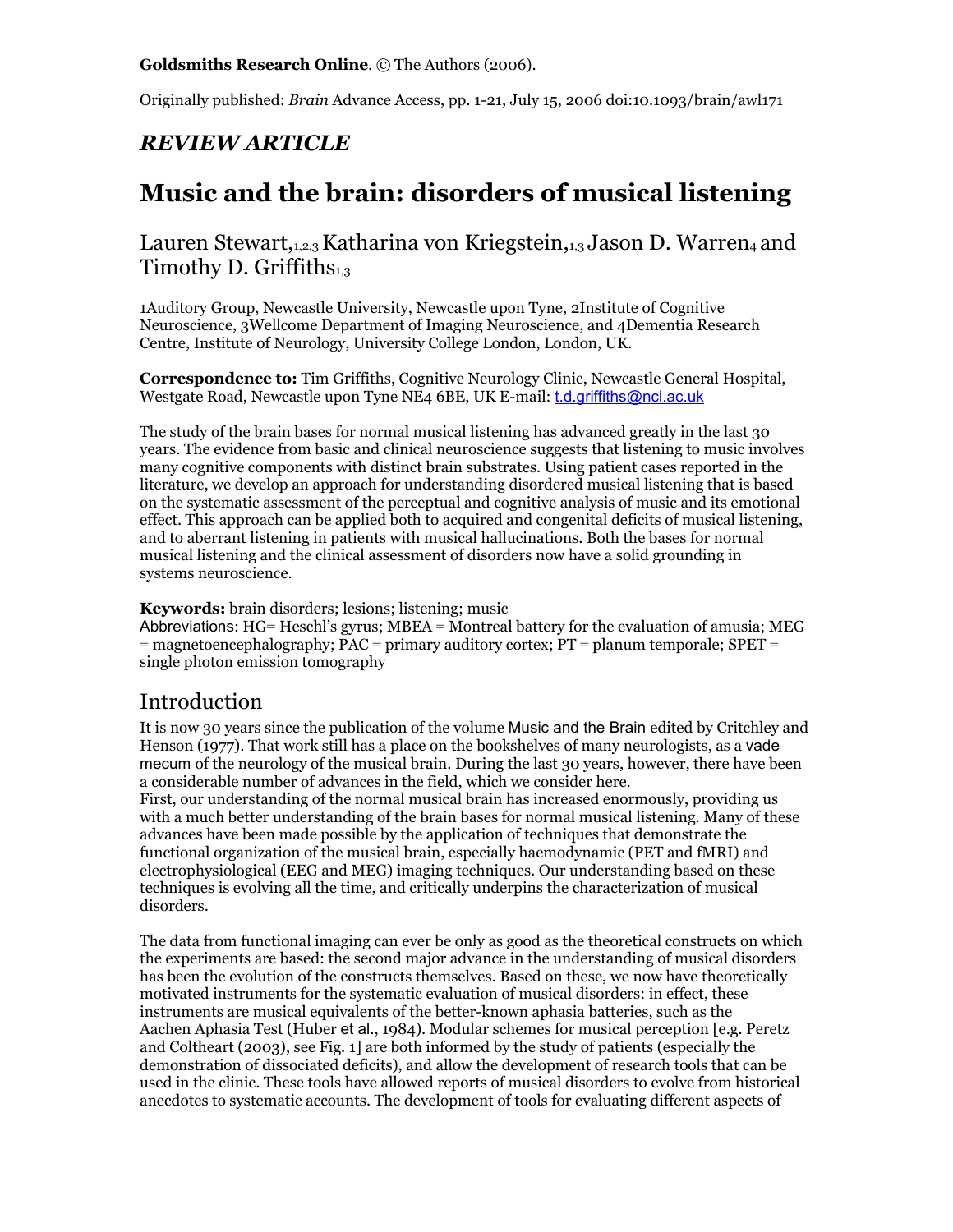musical disorders is by no means complete, and clinical evaluation remains a challenge in view of both evolving theoretical accounts and the wide variation in musical experience and training in the general population.



 Fig. 1 Cognitive model of musical processing. Musical analysis is divided into distinct neuropsychological components. The current review considers the neural instantiation of such components, and considers musical listening disorders in terms of deficient or aberrant operation of the components. Based on Peretz I, Coltheart M, 'Modularity of music processing', 2003. Reprinted by permission from Macmillan Publishers Ltd: Nature Neuroscience 6(7): 688–91, copyright 2003.

The third major advance is that we can now examine with greater precision the changes in the brain that accompany musical disorders. Thirty years ago detailed anatomical information about lesion patients was only available in the rare cases where there was accompanying pathological data. In terms of structural anatomy, lesions can now be defined precisely using structural MRI, whilst the evolution of structural MRI analyses, such as voxel-based morphometry (Ashburner and Friston, 2000) allows the identification of subtle anatomical changes in disorders where the anatomical brain basis is not immediately obvious. This precise characterization of lesions allows us to visualize which parts of the normal cortical network, as identified using functional imaging, have been damaged.

Here, we will describe some of the recent advances in our understanding of normal musical listening that allow a better understanding of disorders, before a systematic review of the disorders themselves. Musical listening is used here to refer not only to the perception of music, but also to what might be referred to as 'musical cognition': the ordering of incoming musical information according to rule-based structures and musical recognition. Apart from musical cognition, another important aspect of musical listening is the triggering of an emotional response, an effect which we will also discuss. We therefore consider a range of deficits in musical listening that includes but is not restricted to the condition of amusia, which is typically defined as a music-specific agnosia.

### Normal musical listening and normal musical brains: some recent advances

Components of normal musical listening have been investigated in a number of studies in which the brain substrates for these are defined by changes in the haemodynamic response to the mean synaptic firing rate (PET and fMRI) (Logothetis et al., 2001) or the effect of summed graded postsynaptic potentials in dendrites (EEG and MEG) (Wood, 1987). Here we consider these components in order to establish a conceptual framework within which to consider the effect of brain disorders. In addition to these studies, there have been a number of recent advances in our understanding of the structural and functional organization of the brains of musicians, which need to be borne in mind when considering the effects of brain disorders.

#### The auditory pathway and cortices

Music, like any sound, music is processed in the ascending auditory pathway to the auditory cortex. That processing includes active analysis of the spectro-temporal structure of the stimulus rather than the simple passive relay of information (Harms et al., 1998; Griffiths et al., 2001).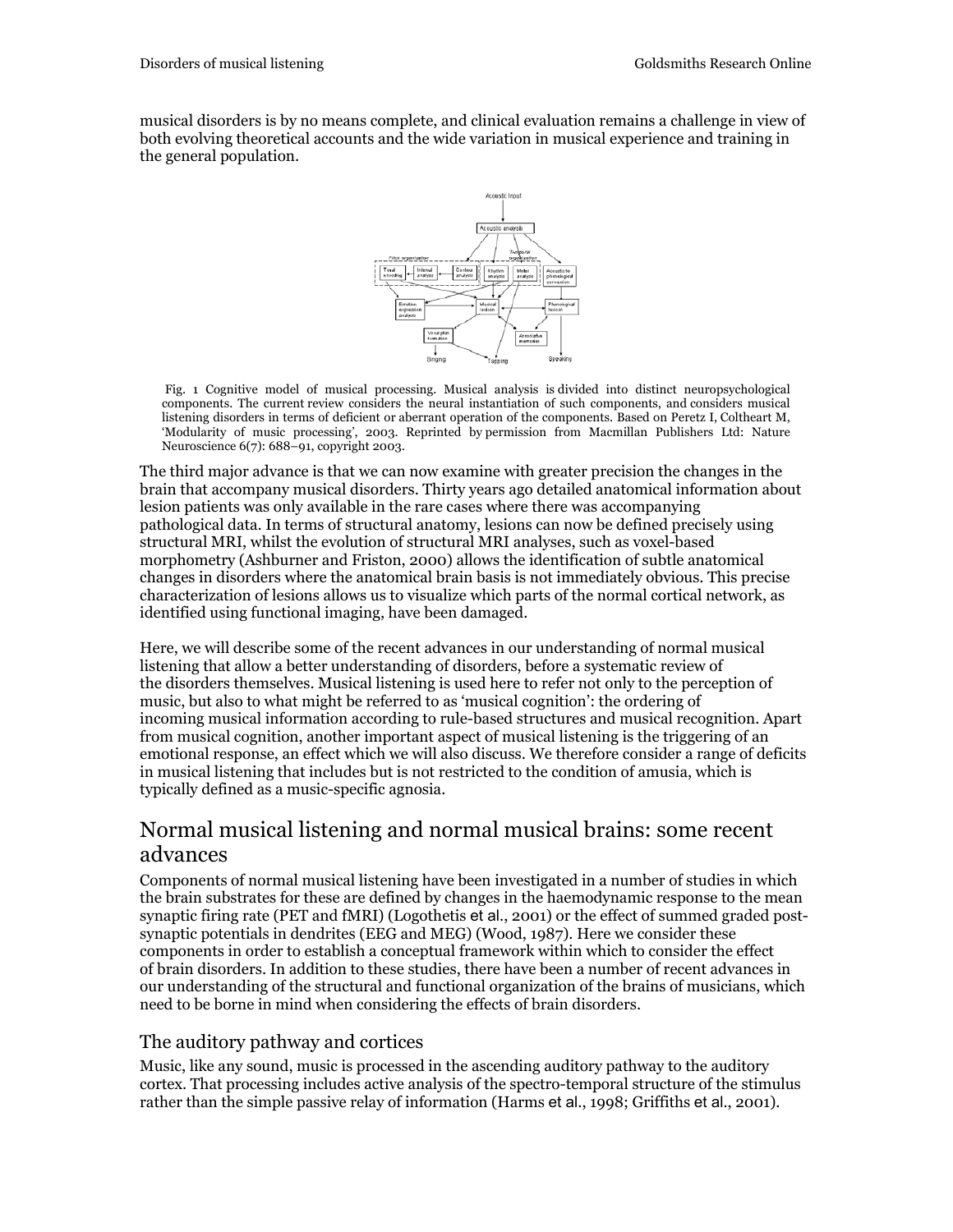The human auditory cortex is situated in the superior-temporal plane within the Sylvian fissure, which can be best visualized on a tilted axial section, such as those shown in Fig. 2. Cytoarchitechtonically defined primary auditory cortex (PAC) is located in the medial part of Heschl's gyrus, (HG) (or the anterior HG in individuals in whom the gyrus is duplicated) running anterolaterally in the plane. There is considerable variation of the relationship between the cytoarchitechtonically defined area and the macroscopic boundaries (Rademacher et al., 2001), which needs to be taken into account when considering the effects of lesions defined by macroscopic markings. Lateral to the PAC in HG are secondary auditory cortical areas that may correspond to the human homologues of macaque areas R and RT [see Patterson et al., (2002) for Discussion]. Behind HG lies the planum temporale (PT), which can be described as an auditory association area based on the involvement of this area in the processing of both auditory stimuli and stimuli in other modalities (Griffiths and Warren, 2002).

#### Pitch

Pitch has been argued to be a fundamental component of music in every known human culture (McDermott and Hauser, 2005). A critical point about pitch is that it is a percept, rather than a physical attribute of the sound stimulus, and the exact relationship between the stimulus attributes and the percept is still debated (Plack et al., 2006). Studies where the strength of perceived pitch has been varied by varying the fine temporal structure of sound have demonstrated prominent responses that reflect activity in secondary cortex in lateral HG rather than primary cortex (Gutschalk et al., 2002; Patterson et al., 2002). Another study (Penagos et al., 2004), where the pitch strength was altered by varying the spectrum, demonstrated a similar mapping of pitch strength to secondary cortex, suggesting the possibility of a 'pitch centre' in lateral HG where there is encoding of the percept as opposed to the stimulus properties. Interestingly, recent recording work on the primates can also be interpreted in terms of the existence of a 'pitch centre' in secondary auditory cortex (Bendor and Wang, 2005)



Fig. 2 Pitch processing in superior-temporal cortex. The lower centre panels show an axial structural MRI for nine subjects tilted by 34.4\_ to show the superior-temporal plane. HG shown in white runs anterolaterally within the superior-temporal plane. Changes in brain activity as assessed by blood-oxygen-level-dependent response are shown in colour. Noise stimuli, compared to rest, activate large regions of the superior-temporal plane (shown in blue) including medial HG containing primary cortex, lateral HG containing secondary cortex, PT posterior to HG and planum polare anterior to it. Pitch stimuli, compared to noise stimuli with a similar spectrum, produce peak activation in secondary cortex in lateral HG (shown in red). Sequences of variable pitch (tonal melody in green or random-pitch sequence in cyan), compared to a monotonous sequence, produce right-lateralized activation in lateral HG, posterior superior-temporal gyrus, and planum polare. The data are consistent with hierarchical mechanisms for pitch analysis with a 'pitch centre' that represents the pitch of individual notes in lateral HG and more distributed representation of pitch sequences in superior-temporal lobe. Reprinted from Patterson RD, Uppenkamp S, Johnsrude IS, Griffiths TD. The processing of temporal pitch and melody information in auditory cortex. Neuron 2002; 36: 767–76, copyright 2002, with permission from Elsevier.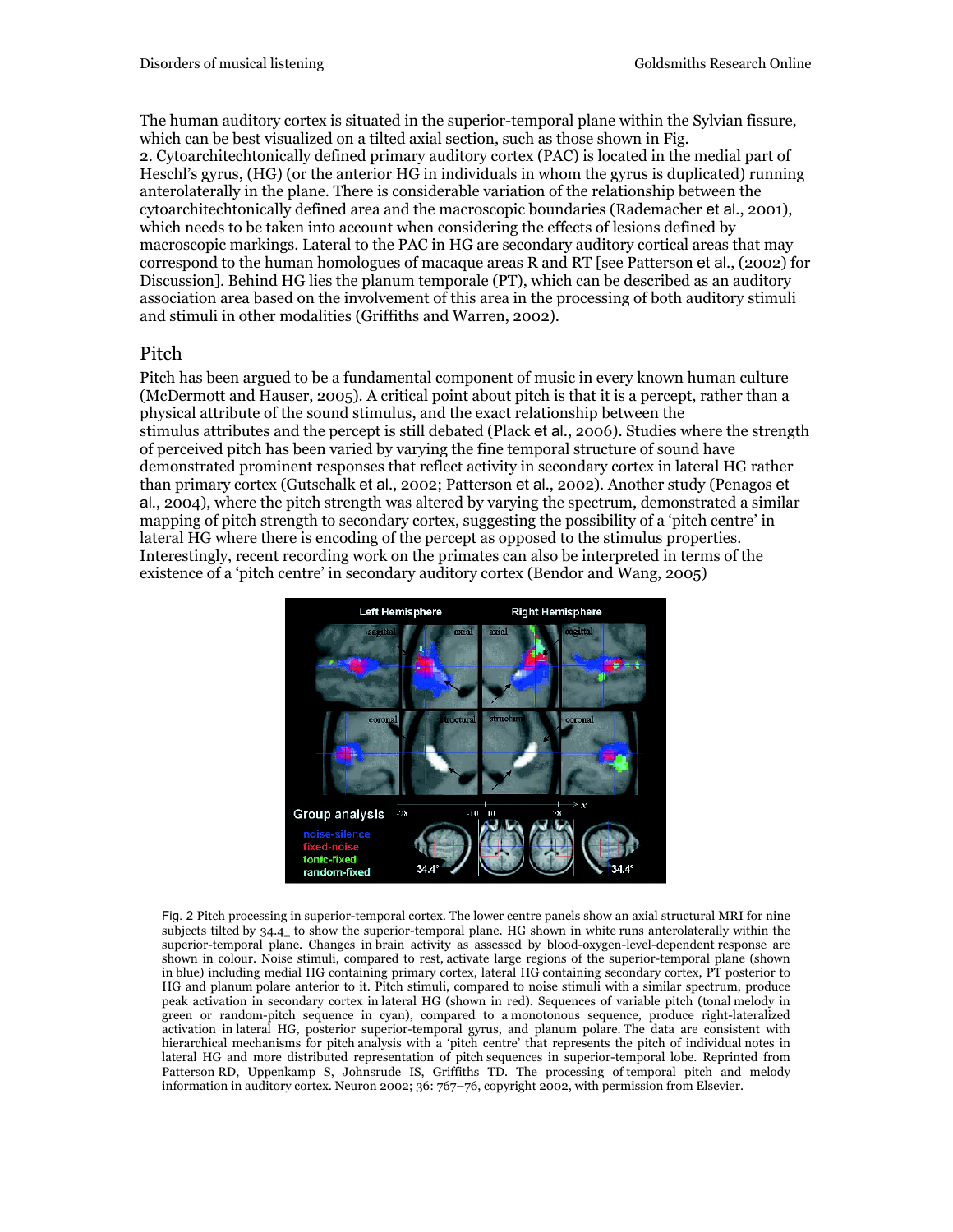In music, pitch is used to construct melodies (patterns of pitch over time), chords (the simultaneous presentation of more than one pitch) and harmonies (the simultaneous presentation of more than one melody). Bilateral brain activation during the analysis of pitch sequences occurs in the anterior and posterior superior-temporal lobes with a degree of right lateralization (Griffiths et al., 1998; Patterson et al., 2002) (see Fig. 2). In these passive listening experiments, no difference was demonstrated between random-pitch sequences and tonal melodies. In experiments where subjects were required to follow a melody and compare the pitch at different points, additional activation was demonstrated in the right frontal operculum (Zatorre et al., 1994). In Western tonal music, melodies are constructed using keys where only certain notes are allowed within the octave. Activity has been demonstrated in the mesiofrontal cortex that depends on both the key and the history of keys visited in a piece (Janata et al., 2002). Other studies [reviewed in Koelsch and Siebel (2005)] have demonstrated responses in the lateral frontal lobes in the region of Broca's area and its right homologue to deviation from an expected chord (based on tonal context). A study that examined the activation in the comparison between orchestral music and temporally 'scrambled' music (Levitin and Menon, 2003) also showed frontal activation bilaterally in the pars orbitalis area.

The picture that emerges from these studies of pitch is that the normal perception of pitch and simple pitch sequences involves networks that include the auditory cortices and adjacent areas in the superior-temporal lobes. These perceptual features of music are shared with other sounds, such as speech, and there is considerable overlap in the activation in temporal lobe areas produced by speech and music (Price et al., 2005). In the future, differences between speech and musical processing in these areas may emerge based on patterns of connectivity that can be demonstrated by techniques, such as dynamic causal modelling in fMRI (Friston et al., 2003) and coherence analysis in EEG and MEG (Patel and Balaban, 2000). In contrast to perceptual analysis, active rule-based analysis of simultaneous and sequential pitch structures (harmony and melody) that depends upon exposure requires much more distributed processing involving the frontal lobes. The data seem to favour the existence of music-specific cortical networks for such cognitive analysis and MEG experiments (Patel and Balaban, 2000) have demonstrated that the coherence between widely spaced elements of these networks is greatest during the processing of pitch sequences with a pitch contour that is similar to music. However, our understanding of the brain basis for more cognitive aspects of pitch analysis, such as tonal analysis, is still at a very early stage.

#### Timbre

A further fundamental aspect of musical structure is timbre, a perceptual property that allows us to distinguish between different instruments. In German, timbre translates to 'Klangfarbe' (literally 'sound-colour'), emphasizing the extent to which this property of sound can be used to express different parts of the musical 'palette'. Timbre is important in the separation of musical 'streams' (Bregman, 1990) and has been used as a musical device in the work of Scho¨nberg and Webern who composed Klangfarbenmelodien (literally, 'sound-colour melodies') based on timbral sequences. Timbre has been shown, using the technique of multidimensional scaling (McAdams and Cunible, 1992; Caclin et al., 2005), to have a number of dimensions that can be associated with different physical properties of the stimulus, related to aspects of the spectral or temporal structure. In a study where several dimensions of timbre were altered simultaneously, bilateral changes in activity were observed in the posterior superior-temporal lobes (Menon et al., 2002). Studies focusing on the analysis of the spectral dimension of timbre also demonstrated involvement of the posterior superior-temporal lobes, in addition to rightlateralized activity in the superior-temporal sulcus (Warren et al., 2005). Analysis of the voice, the prototypical musical instrument, has also been shown to be associated with activity in the right superior-temporal sulcus (Belin et al., 2000).

#### Temporal structure

The brain substrates underlying analysis of the temporal organization of music (rhythm and metre) have been less thoroughly investigated compared with those that underlie pitch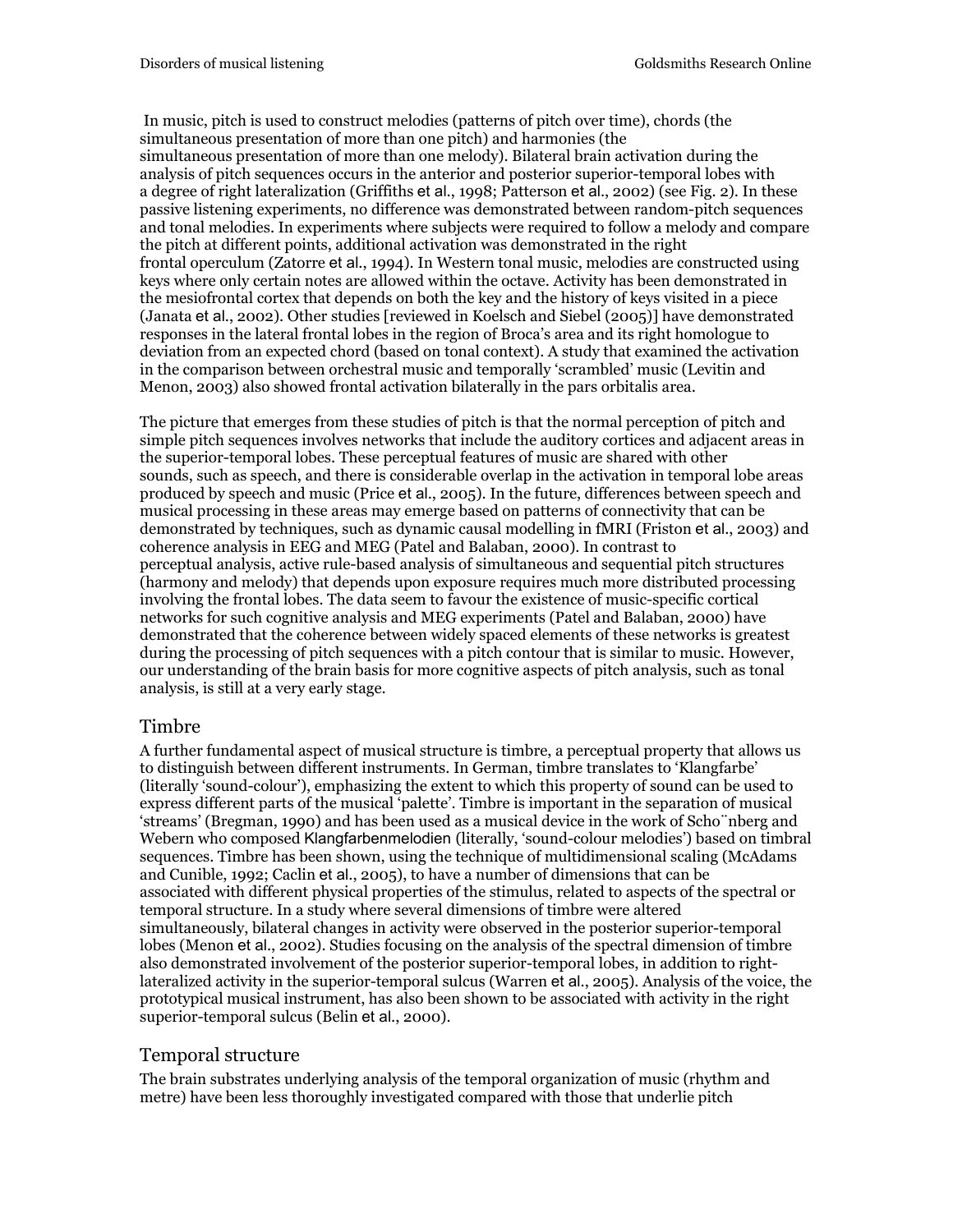perception. Several studies have used simple patterns of beats without a particular musical context. A PET study (Penhune et al., 1998) demonstrated activity in the lateral cerebellum and basal ganglia during the reproduction of a rhythm. A functional MRI (fMRI) study (Sakai et al., 1999) based on the comparison of sequences without motor reproduction suggested a different representation of sequences with time intervals that were in integer ratios compared with noninteger ratios. The former type of ratio is more common in music, and produced increased activity in the anterior lobe of the cerebellum. A recent study (Xu et al., 2006) showed activation of cerebellar areas during both perception and performance of temporal sequences. These studies, showing activation in motor structures, suggest the possibility of a motor theory of rhythm perception, as a parallel to the motor theory of speech perception (Liberman and Mattingly, 1985) whereby our perception of rhythm might depend on the motor mechanisms required for its production. Behavioural work in infants (Phillips-Silver and Trainor, 2005) suggests an interaction between information about body movement and perceived rhythm, where there is an alteration of perceived rhythm due to imposed body movement (bouncing). The functional imaging studies above emphasise differences between the perceptual bases of temporal and melodic structure. However, a study in which both dimensions were present, but subjects performed either a melodic or a temporal task showed a very similar network of activation in the posterior superior-temporal lobes, cerebellum and basal ganglia (Griffiths et al., 1999).

#### Emotion

The above studies of the normal brain have considered different aspects of music by looking at its component parts, but it can be reasonably argued that the musical listening experience is an emergent property that is greater than the sum of its parts. One example would be the emotional transformation (the 'shiver down the spine') that many people experience while listening to certain pieces of music. This is an intense, involuntary physiological response, which is triggered by the emotional response to different music in different individuals. An elegant experiment using PET (Blood and Zatorre, 2001) examined the brain basis for this and showed activation for the contrast between sounds that produced 'shivers' and those that did not. The contrast demonstrated activity, not in the superior-temporal lobe areas activated during melody analysis, but in areas previously implicated in other intensely pleasurable activities, including the ventral striatum, amygdala, and orbitofrontal cortex. An fMRI study contrasting unpleasantly transformed music with pleasant music (Koelsch et al., 2006) also demonstrated activity in mesiolimbic areas including the amygdala, in addition to activity in auditory cortex that was not shown in the study by Blood and Zatorre (2001). The study by Koelsch et al., (2006) used pitch shifts of melodies to achieve a dissonant sound with control over the long-term spectrum and temporal envelope of the stimulus. An earlier PET study (Blood et al., 1999) that examined the effect of manipulating consonance and dissonance on brain activity, also showed activation in mesiolombic areas, as did an fMRI study in which non-musicians listened passively to unfamiliar music, which they later rated as pleasant (Brown et al., 2004). The difference in activity in auditory cortex in these studies may reflect details of the paradigms or techniques, but the common variation in mesiolimbic activity associated with emotion in music is fundamentally different to the activation during manipulations of other musical components.

#### Specialization of the musical brain

One problem with the assessment of musical disorders is the difficulty in defining a 'normal musical brain'. Whilst aphasia schedules can reasonably assume a degree of uniformity in education, where most people are trained to a certain level, that assumption cannot be made with respect to music. An early study based on differences in melody discrimination depending on whether they were presented to the left or the right ear (Bever and Chiarello, 1974) suggested differences in brain lateralization between musicians and non-musicians. A number of neuro-imaging studies have demonstrated structural differences in the brains of musicians in auditory (Schneider et al., 2002), motor (Amunts et al., 1997), somatosensory (Gaser and Schlaug, 2003), superior parietal (Gaser and Schlaug, 2003), callosal (Schlaug et al., 1995a) and cerebellar (Hutchinson et al., 2003) areas. Longitudinal studies have demonstrated functional brain reorganization after even short periods of musical training (Gaab et al., 2006; Stewart et al.,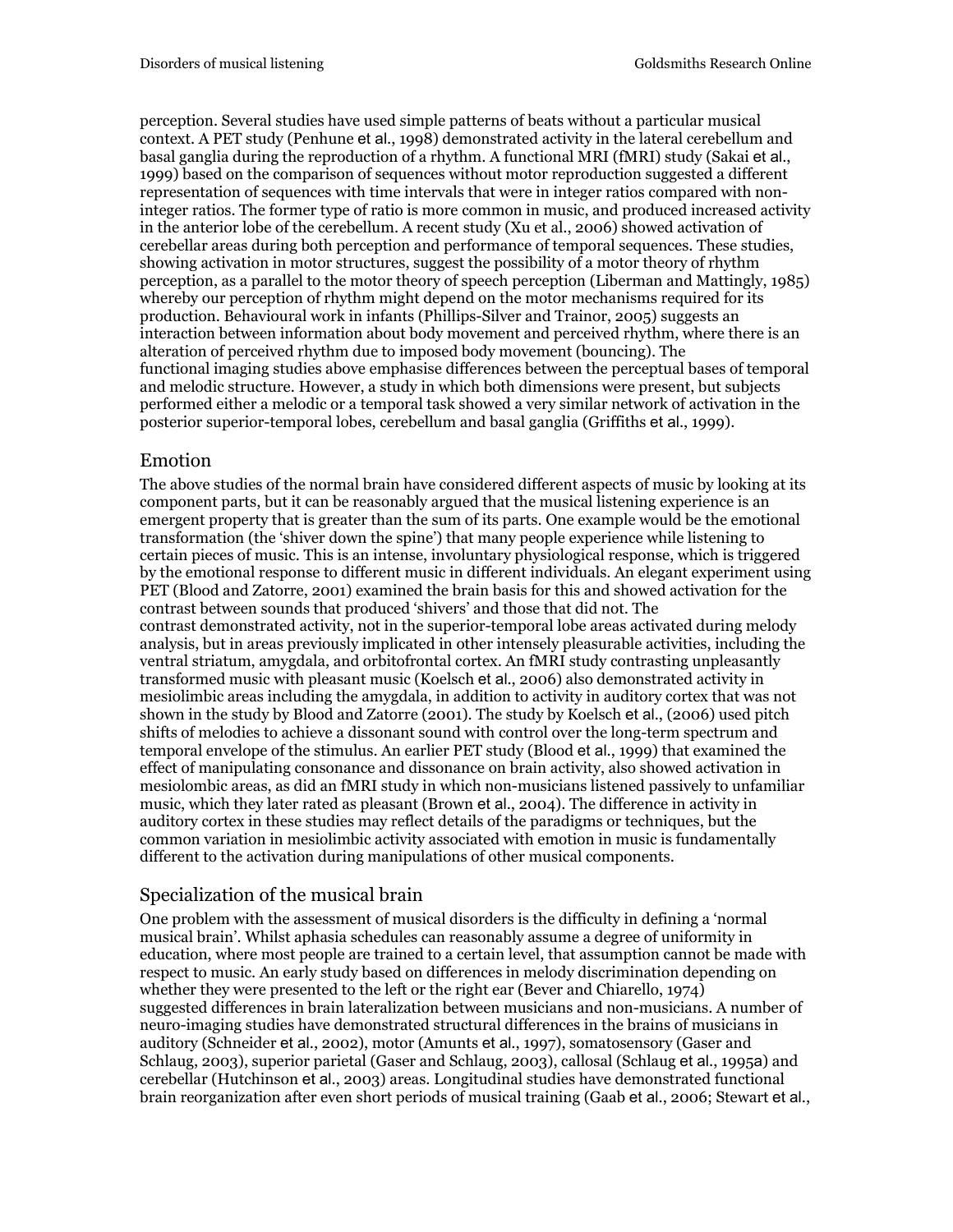2003), although the extent to which these changes endure after training is unknown. Studies of the subpopulation of musicians who possess absolute pitch (AP) suggest differences in brain organization from those without the ability. Structural studies using both region-of-interest approaches (Schlaug et al., 1995b) and interrogation of the whole brain with voxel-based morphometry (Luders et al., 2004) both suggest increases in leftward asymmetry in the PT associated with AP. Functional imaging (Zatorre et al., 1998) demonstrates different networks of activity during pitch interval judgement in AP: subjects without AP show activity in right inferior frontal areas, which can be plausibly argued to reflect a form of working memory for pitch, whilst AP possessors engage left dorsolateral frontal areas that may reflect associative analysis. Critical to the interpretation of structural and functional differences in skilled performers is the question of whether such differences are the result of musical training or whether whether such differences may contribute to an individual's decision to learn music, or to persist in learning music when others may give up. In partial favour of the argument that these differences arise from, rather than enable, skill development is the demonstration that the extent of the structural difference often correlates with the age of onset of musical training (Amunts et al., 1997) or intensity of practice (Bengtsson et al., 2005; Gaser and Schlaug, 2003). However, only longitudinal studies in which differences in brain structure can be measured in the same individuals as learning proceeds will be able to unequivocally demonstrate the differential influence of nature versus nurture.

#### A framework for consideration of disorders of musical listening

The above discussion is intended to suggest some general principles regarding the neural bases of musical analysis by the brain: for a more detailed account the reader is referred to Peretz and Zatorre (2005). What emerges from such a consideration is the principle that different components of music (pitch, melody, rhythm, timbre and emotion) are underpinned by different psychological mechanisms and neural substrates. This principle is most clearly evident in the case of pitch and melody: the evidence suggests a scheme in which the perception of pitch and simple patterns of pitch is supported by mechanisms in the auditory cortices, whilst cognitive analysis of patterns within the pitch and timedomains requires more distributed networks including the frontal cortex.

In view of the discussion above, any attempt to produce a systematic framework within which to consider disorders of musical processing may seem doomed. It can be reasonably argued that no universal and robust assessment could ever be applied to all patients, taking account of the many diverse components of musical listening and emotional response, and the large variation in musical experience and training between subjects. However, clinical disorders can be approached systematically even if assessment is necessarily limited to particular domains of musical processing. In the next section, 'Acquired deficits in musical listening', we apply the systematic perspective developed above to published cases of acquired disorders of musical listening. In presenting the data, we recognize that these studies differ widely in the premorbid musical expertise of the patients described, the musical domains studied and the methods of assessment used. We then consider cases of developmental amusia and musical hallucinations within a similar framework.

# Acquired deficits in musical listening

The clinical neurologist is generally concerned with understanding and characterizing deficits as they present in the individual patient with an acquired brain lesion. The study of patients with musical deficits is over a century old (see Critchley and Henson, 1977) and the clinical case study remains central to understanding the musical brain. Only by studying the behavioural correlates of focal brain damage is it possible to identify critical anatomical substrates for particular musical functions within the distributed brain networks identified by functional imaging of the normal brain. Here we present a comprehensive overview of case studies of acquired disorders of musical listening, with the aim of establishing general patterns that hold across the literature on these disorders. Our primary objective is to characterize the brain basis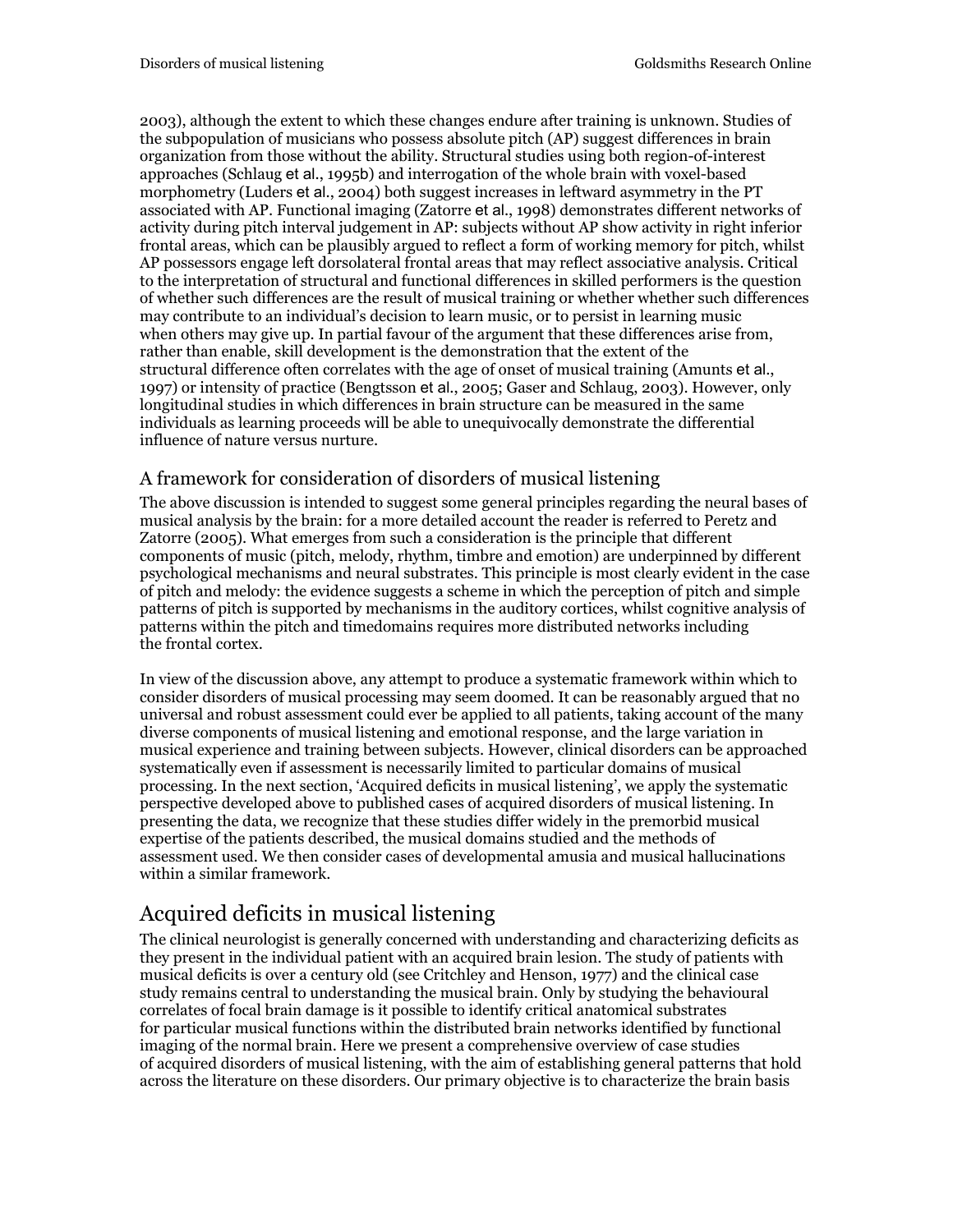for the clinical symptomatology of musical listening disorders. However, this is a challenging enterprise with a number of limitations.

The first set of limitations applies to any cognitive neuropsychological study. Naturally occurring brain lesions are rarely circumscribed, with locations dictated by pathological processes, especially vascular anatomy. The pattern of deficits frequently changes over time, and premorbid behavioural measures are generally lacking. Assessment and interpretation of particular functions may also be confounded by co-existing deficits (e.g. aphasia). Focal brain lesions occur within functional networks. Although neuropsychological evidence can be used to infer that a particular region is critical for a function, it should be noted that the affected region may not be sufficient, in and of itself, to support the function, which may depend equally on other regions within a broader network. Accordingly, maps of the effects of lesions (such as those in Figs 3 and 4) should not be equated with maps of the whole network required for a particular function. Rather, they represent the critical components of normal networks. We have already suggested by studies described in the section 'Normal musical listening and normal musical brains: some recent advances'. We suggested in the same section that early musical perceptual analysis might be a product, not only of analysis within particular cortical areas, but of patterns of connectivity between cortical areas that are commonly engaged during the analysis of different types of sound. With respect to lesions, it is worth bearing in mind that these might disconnect areas involved in different processes, as well as damaging the areas themselves.

Further limitations are specific to music. The effect of the lesion depends on the premorbid level of musical competence and awareness, which varies widely in the general population. The level of musical training influences the kinds of assessment that can be performed, and musical training may be associated with structural differences and functional brain organization. The assessment of musical functions is intrinsically difficult: while tools exist for measuring and calibrating for premorbid musical ability and experience [e.g. Grison's Levels of Musical Culture (Grison, 1972)], the Barbizet scale of Premorbid Musical Ability [cited in Prior et al. (1990) and the battery of Wertheim and Botez (1961)], these tools have not been used systematically. Music perceptual abilities are not routinely assessed in a neuropsychological examination, and require at least some level of musical sophistication to administer and interpret. In research settings, the Montreal Battery for the Evaluation of Amusia [MBEA (Peretz et al., 2003)] offers the advantages of simplicity, comprehensiveness and the availability of normative data, but many other batteries have been used to assess individual clinical cases (see Appendix). While the format of many tests is broadly similar (e.g. same/ different tasks with pairs of melodies) the details may differ in ways that are important for interpretation.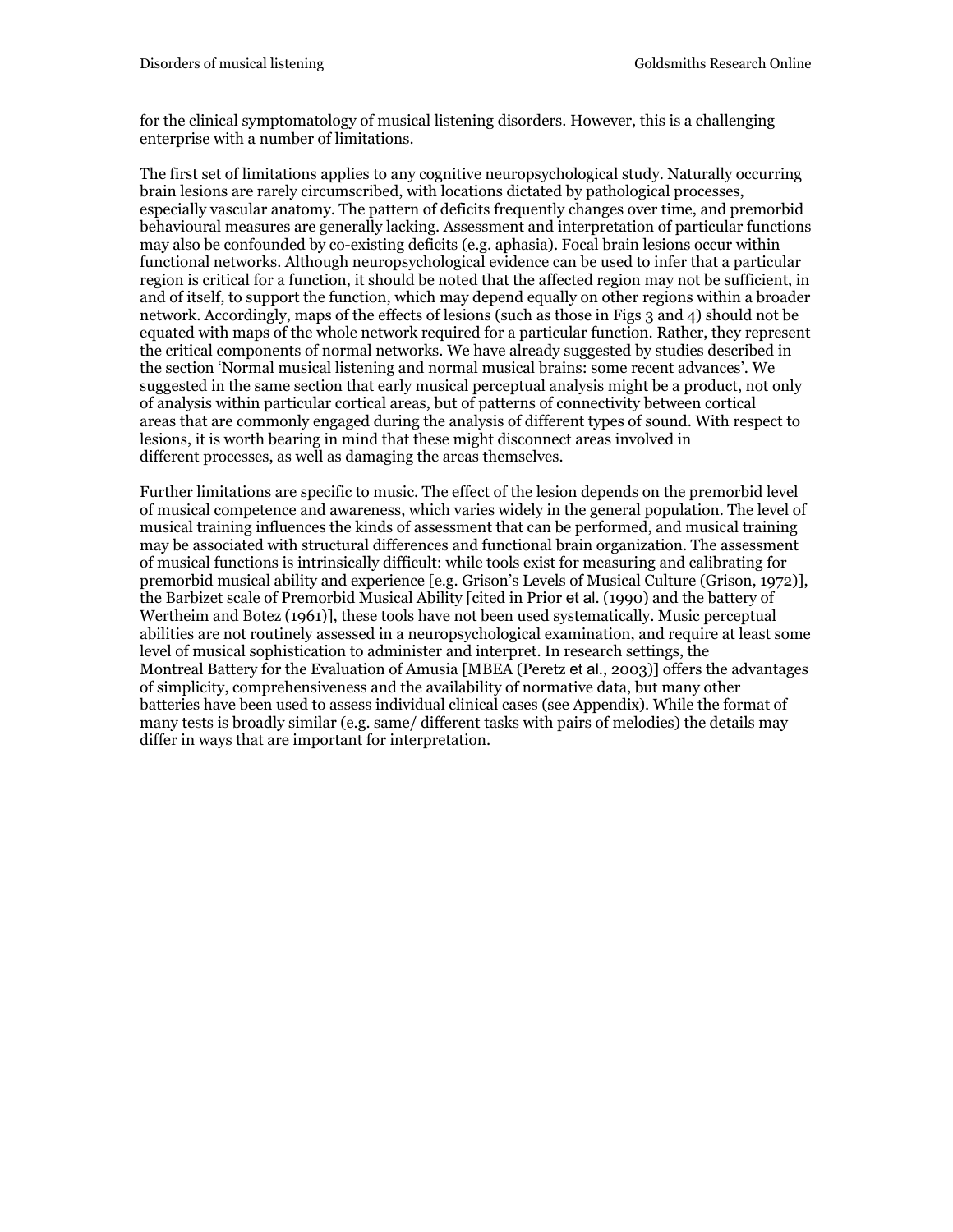

Fig. 3 Sites of brain lesions in individual cases of musical listening disorders. Eleven cartoons are shown, each depicting the brain in a schematic axial view that includes all key anatomical areas involved in music listening (identified on the top cartoon); the corpus callosum (black), superior-temporal plane (light grey) and middle/inferior temporal gyri (dark grey areas, in exploded view) are coloured for ease of identification. The ten musical functions analysed in Supplementary Table 1 are each assigned to a separate cartoon. The number of cases in which a deficit in that function is identified are shown on the figure, and the total number of cases in which that function was assessed is shown in parentheses below each figure. amyg = amygdala; aSTG = anterior superiortemporal gyrus; bg = basal ganglia;  $cc$  = corpus callosum; fr = frontal; hc = hippocampal; HG = Heschl's gyrus; ic = inferior colliculi;  $i =$  inferior; ins = insula;  $i =$  lateral; m = medial; thal = thalamus;  $PT =$  planum temporale;  $TG =$ temporal gyrus.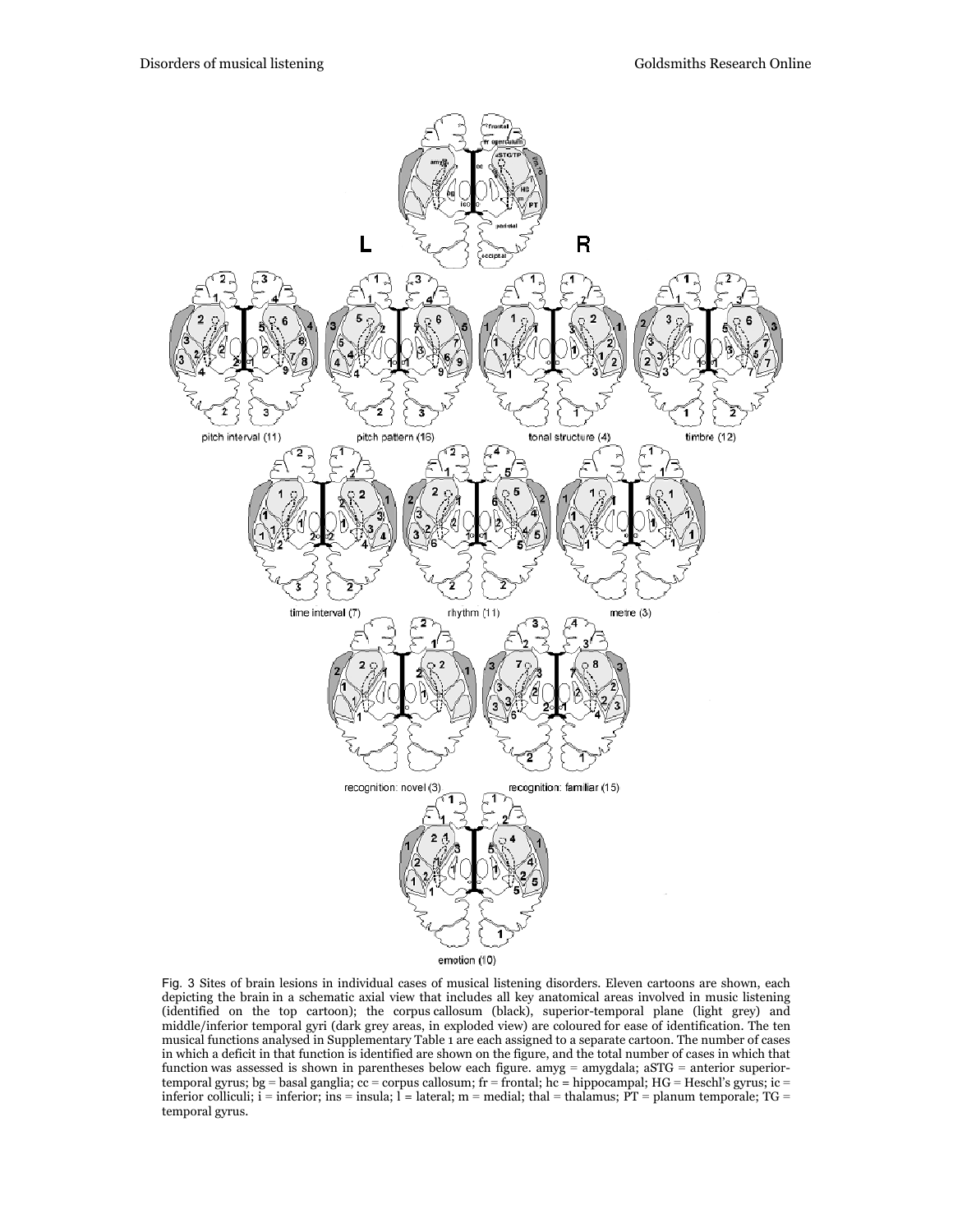

Fig. 4 Critical brain substrates for musical listening disorders across studies. Five cartoons are shown, each depicting the brain in a schematic axial section that includes all key anatomical areas involved in music listening (identified on the top cartoon); the corpus callosum (black), superior-temporal plane (light grey) and middle/inferior temporal gyri (dark grey areas, in exploded view) are coloured for ease of identification. Musical functions analysed in Supplementary Table 1 have been grouped as follows: pitch processing (pitch interval, pitch pattern, tonal structure, timbre); temporal processing (time interval, rhythm); musical memory (familiar and novel material); and emotional response to music. Each group of functions is assigned to a separate cartoon; individual functions are identified to the right of the corresponding cartoon. Raw data from Supplementary Table 1 have been thresholded; the presence of a coloured circle corresponding to a particular function in a region indicates that at least 50% of studies of the function implicate that region. The size of each circle is scaled according to the proportion of studies of the function implicating that region (see text). Metre is not represented as no brain area was implicated in 50% or more of cases. amyg = amygdala; aSTG = anterior superiortemporal gyrus; bg = basal ganglia; cc = corpus callosum; fr = frontal; hc = hippocampal; HG = Heschl's gyrus; ic = inferior colliculi; i = inferior; ins = insula;  $l =$  lateral; m = medial; thal = thalamus;  $PT =$  planum temporale;  $TG =$ temporal gyrus.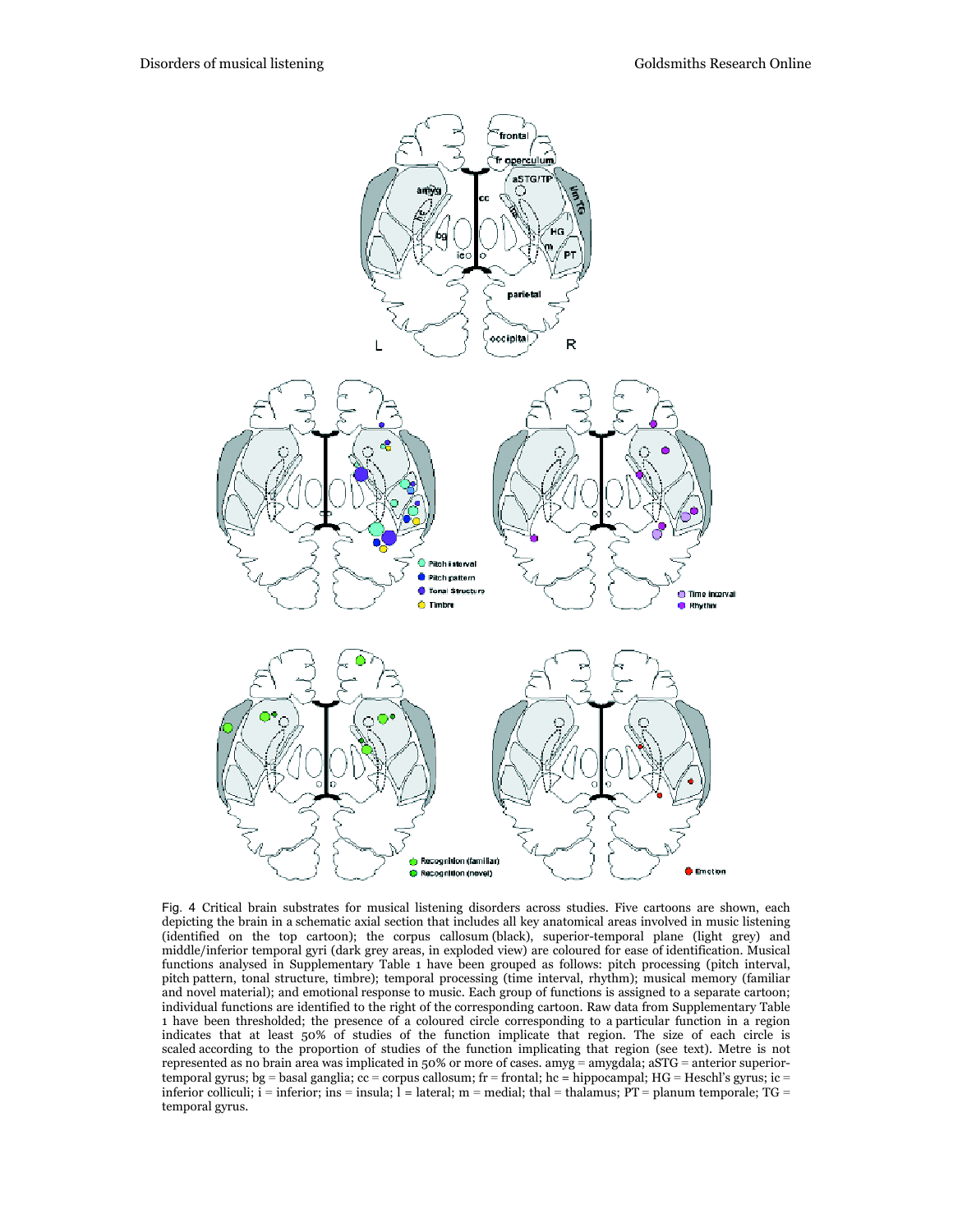The identification of cases of acquired disorders of musical listening based on symptom profiles in individual patients constitutes the traditional 'symptom-led' approach of the clinical neurologist. This approach is, however, subject to several fundamental criticisms (Zatorre, 1985). The method of ascertainment is intrinsically biased, since cases may be identified due to a particular pattern of deficits, or because the patient was previously a professional musician and therefore highly aware of the deficit. Individual cases are anatomically and clinically heterogeneous making it difficult to draw more general conclusions about the necessary brain substrates that are common to all individuals. For these reasons, an alternative approach to the clinical study of musical deficits has been advocated, based on the study of cases selected on the basis of a particular brain lesion, rather than clinical symptoms: the 'lesion-led' approach. Using this approach, groups of patients in whom the locus and extent of brain damage are relatively homogeneous are assessed systematically on tests of musical perception. This approach has been used most widely in patients who have undergone temporal lobectomy for the relief of intractable epilepsy. By classifying patients according to the side and extent of the resection, it is possible to assess the role of each cerebral hemisphere and particular cortical areas within each hemisphere in particular musical functions. It is also possible to test patients before and after surgery (Milner, 1962; Shankweiler, 1966; Kester et al., 1991) so that individuals serve as their own controls, thereby minimising the effects of inter-individual variability inherent to group comparisons.

However, the lesion-led approach itself has significant limitations. Resections for epilepsy sample only a restricted fraction of the brain (chiefly the anterior temporal lobe), because of the nature of the disease process and the need to protect eloquent brain areas. This anatomical emphasis also occurs in naturally occurring (chiefly, vascular) lesions, but these predominantly affect different areas in the posterior temporal lobe and beyond. Moreover, patients with intractable epilepsy are likely to have longstanding alterations of cortical organization, and the relevance of such changes to the organization of the healthy brain is difficult to determine. The assessments are biased toward easily measured perceptual deficits, whilst the principal complaint of symptomatic patients is often emotional: they no longer enjoy music. The issue of behavioural relevance is fundamental to lesion-led studies: the identification of a deficit by a process of systematic search is of quite different significance to the same deficit volunteered as a clinical symptom. Comparisons between the two literatures in order to draw conclusions about the role of particular brain regions in particular musical functions must therefore be made with care. The information about musical listening deficits obtained from the symptom-led and lesion-led literature is complementary, both anatomically and functionally. In this review, lesion-led studies are therefore considered as an adjunct to our primary focus on symptomatic disorders of musical listening.

#### Selection and analysis of clinical cases in this review

Table 1 lists published clinical case studies selected for analysis on the basis of the following criteria: presentation with a symptomatic musical deficit (of musical listening or production) or a general auditory agnosia including a musical deficit; documentation of a systematic and objective evaluation of musical listening; and an adequate anatomical description of the lesion based on brain imaging (MRI, CT or angiography), or neuropathology. Table 2 lists published series of patients with lesions that meet all criteria except the presence of a symptomatic deficit. Supplementary Tables 1 and 2 characterize these cases in greater systematic detail. All cases meeting our criteria were analysed in terms of lesion location, and the components of musical listening based on contemporary models.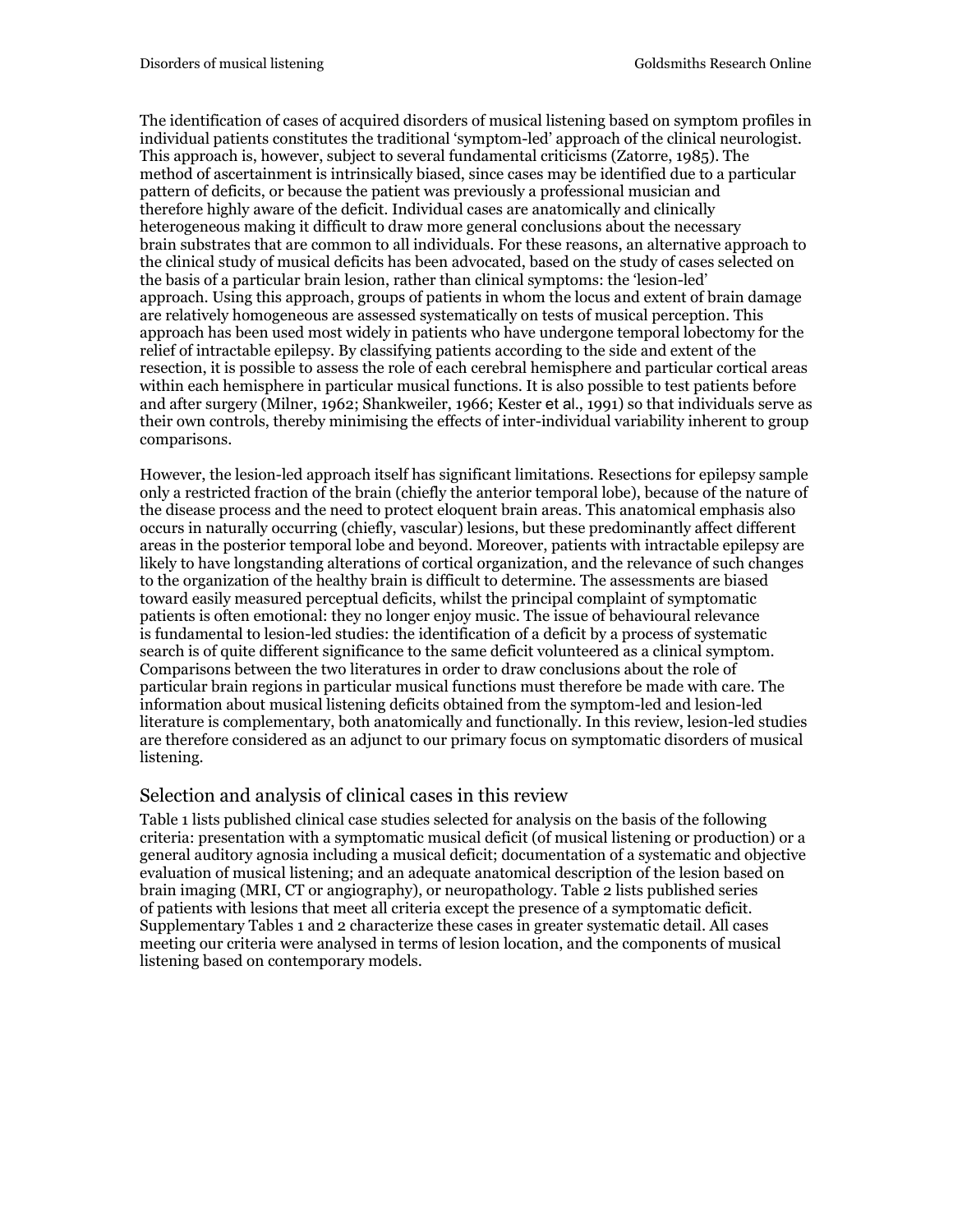| Mazzucchi et al. (1982)                    |
|--------------------------------------------|
| Mendez and Geehan (MS) (1988)              |
| Patel et al. (CN) (1998)                   |
| Patel et al. (IR) (1998)                   |
| Peretz et al. (CN) (1994)                  |
| Peretz (CN) (1996)                         |
| Peretz et al. (IR) (1997)                  |
| Peretz et al. (IR) (1998)                  |
| Peretz and Gagnon (IR) (1999)              |
| Peretz et al. (IR) (2001)                  |
| Piccirilli et al. (2000)                   |
| Satoh et al. (2005)                        |
| Spreen et al. (1965)                       |
| Tanaka et al. (1987)                       |
| Terao et al. (2005)                        |
| Tramo et al. (MS) (1990)                   |
| Tramo et al. (MS) (2002)                   |
| Mazzoni et al. (1993) Wilson et al. (2002) |
|                                            |

**Table 1** Acquired symptom-led reports

See Supplementary Table 1 for comprehensive description of reports.

In the symptom-led literature (Table 1 and Supplementary Table 1), lesions have been analysed according to aetiology, side and specific brain regions affected, based on the brain images supplied or the description of the imaging or neuropathology in the original reports. The analysis by region includes a detailed subdivision of the temporal lobe including auditory cortical areas implicated in normal musical listening: the temporal lobe is divided into medial HG (containing PAC), lateral HG (secondary auditory cortex), PT, anterior STG/temporal pole, insula, middle and inferior temporal gyri, and mesial temporal lobe and amygdala. Regions outside the temporal lobe including areas implicated in normal musical listening in the section 'Normal musical listening and normal musical brains: some recent advances' are divided into the ascending auditory pathways (inferior colliculi, auditory thalamus and auditory radiation), inferior parietal lobe, frontal operculum, other frontal lobe areas, basal ganglia, occipital lobe, cerebellum and corpus callosum. Most studies included in the lesion-led literature summary (Table 2 and Supplementary Table 2) describe temporal lobectomy series; the right hand section of that table includes studies where patients with other patterns of brain damage (chiefly, stroke) are tested for musical perception. The latter studies lack the anatomical precision of the temporal lobectomy studies, because patients are assigned to rather broadly defined anatomical groups (e.g. right or left stroke). However, we include them because of their utility in addressing questions of laterality.

In Supplementary Tables 1 and 2, pitch analysis (pitch interval, pitch pattern and tonal structure) and temporal analysis (time interval, metre and rhythm) are arranged hierarchically. Timbre is separated as a perceptual property distinct from pitch and the timing of notes. Recognition memory for novel melodies or familiar music is included as a separate category. In some cases, a patient's performance is judged by the authors to be impaired even in the absence of formal comparison with control subjects: in such cases, we classified patients' performance as 'below expected'. Although the emotional response to music is rarely tested, it is often part of the presentation and we have therefore included subjective report as a measure of emotional processing. Aside from the data obtained via musical testing, several other abilities are relevant to interpretation of the clinical literature. The patient's premorbid level of musical competence is included where described. The interval between the cerebral event and the time of musical assessment is indicated, since substantial recovery can occur during this interval. Musical listening deficits may associate with or dissociate from linguistic ability and the ability to perceive other types of complex sounds, (such as environmental sounds): we therefore also include measures of language and environmental sound perception where available. Though data are available for only a proportion of cases, pure tone audiometry is of relevance in order to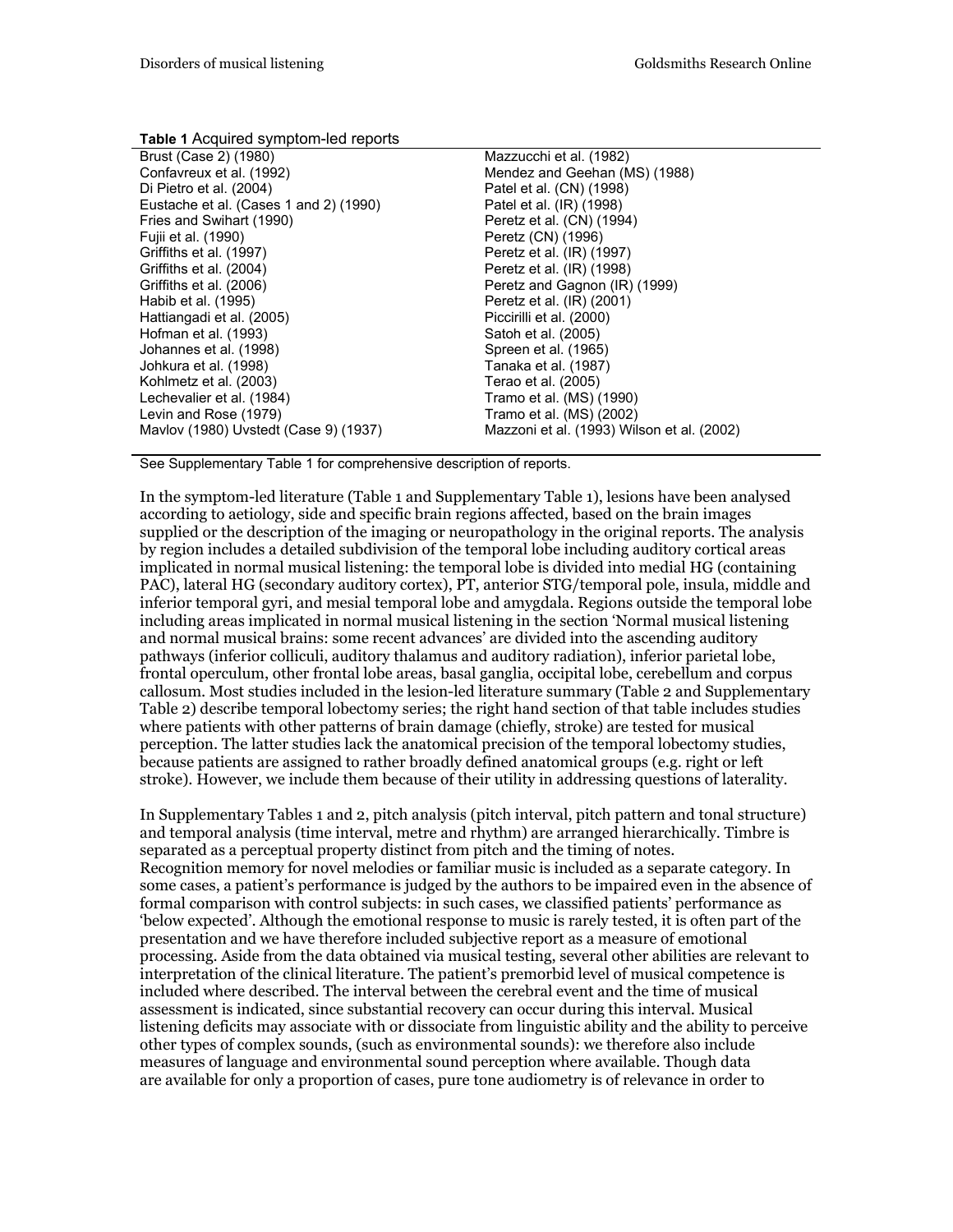demonstrate that musical perceptual problems are not the result of peripheral hearing loss, and audiometric findings are therefore included where provided.

Our analysis of the symptom-led literature on acquired disorders is presented graphically in Figs 3 and 4. The distribution of deficits across case studies has been rendered on template brain schematics representing each of the key anatomical regions involved in musical listening. In Fig. 3, the distribution of deficits is shown separately for each musical function. In Fig. 4, the data have been grouped according to the broad functional hierarchies outlined above: pitch, timbre, temporal information, musical memory and emotion. In addition, a transformation procedure has been applied to generate a visual analogue of the relative importance of each region for particular musical functions. The data were first thresholded so that a given function is only ascribed to a particular brain region if at least 50% of studies of that function implicate that region. Data meeting this threshold criterion are represented as coloured circles. In each brain region, the size of each circle is scaled according to the proportion of studies that implicate that region for a particular function. The distribution of coloured circles in Fig. 4 therefore indicates the anatomical emphasis of lesions producing different types of musical listening deficits, while the size of the circles indicates the relative extent to which particular brain areas contribute to each deficit.

#### General principles

Taken together, the case reports analysed here (Supplementary Tables 1 and 2 and Figs 3 and 4) suggest that the breakdown of musical listening in the lesioned brain follows certain basic principles. It is clear that a deficit in musical listening does arise as a consequence of a central disturbance of auditory processing: of all the cases in Supplementary Table 1 that included audiometry, none had a musical listening deficit that could be attributed to a peripheral hearing deficit. The brain lesions that produce deficits in musical listening are widely distributed (Fig. 3),

| <b>Resection cases</b>                                                                                                                                                                                                                                                                                                                                                                                                                                                                                                                                                                                                                                                      | Stroke/other type of lesion |
|-----------------------------------------------------------------------------------------------------------------------------------------------------------------------------------------------------------------------------------------------------------------------------------------------------------------------------------------------------------------------------------------------------------------------------------------------------------------------------------------------------------------------------------------------------------------------------------------------------------------------------------------------------------------------------|-----------------------------|
| Gosselin et al. (2005)<br>Ayotte et al. (2000)<br>Johnsrude et al. (2000)<br>Grossman et al. (1981)<br>Kester et al. (1991)<br>Peretz (1990)<br>Liegeois-Chauvel et al. (1998)<br>Prior et al. (1990)<br>Robin et al. (1990)<br>Milner (1962)<br>Samson et al. (2001)<br>Samson and Zatorre (1988)<br>Schuppert et al. (2000)<br>Samson and Zatorre (1991)<br>Shapiro et al. (1981)<br>Samson and Zatorre (1992)<br>Sidtis and Volpe (1988)<br>Samson and Zatorre (1994)<br>Samson et al. (2001)<br>Samson et al. (2002)<br>Shankweiler (1966)<br>Warrier and Zatorre (2004)<br>Zatorre (1985)<br>Zatorre (1988)<br>Zatorre and Halpern (1993)<br>Zatorre and Samson (1991) | Tramo and Bharucha (1991)   |

#### **Table 2** Acquired lesion-led reports

See Supplementary Table 2 for comprehensive description of reports.

but with a preponderance of locations in the right hemisphere (Fig. 4). The results from functional imaging studies of musical listening reviewed above implicate a bilateral network of areas involved in musical listening, but the results from acquired cases of amusia suggest that right hemispheric structures, including superior-temporal cortex (principally non-PAC), and other areas including the insula and frontal lobe are the necessary components of this network. However, even though right-sided lesions are more commonly associated with deficits in pitch and other domains (Fig. 4), left sided lesions can also, though less commonly, produce deficits in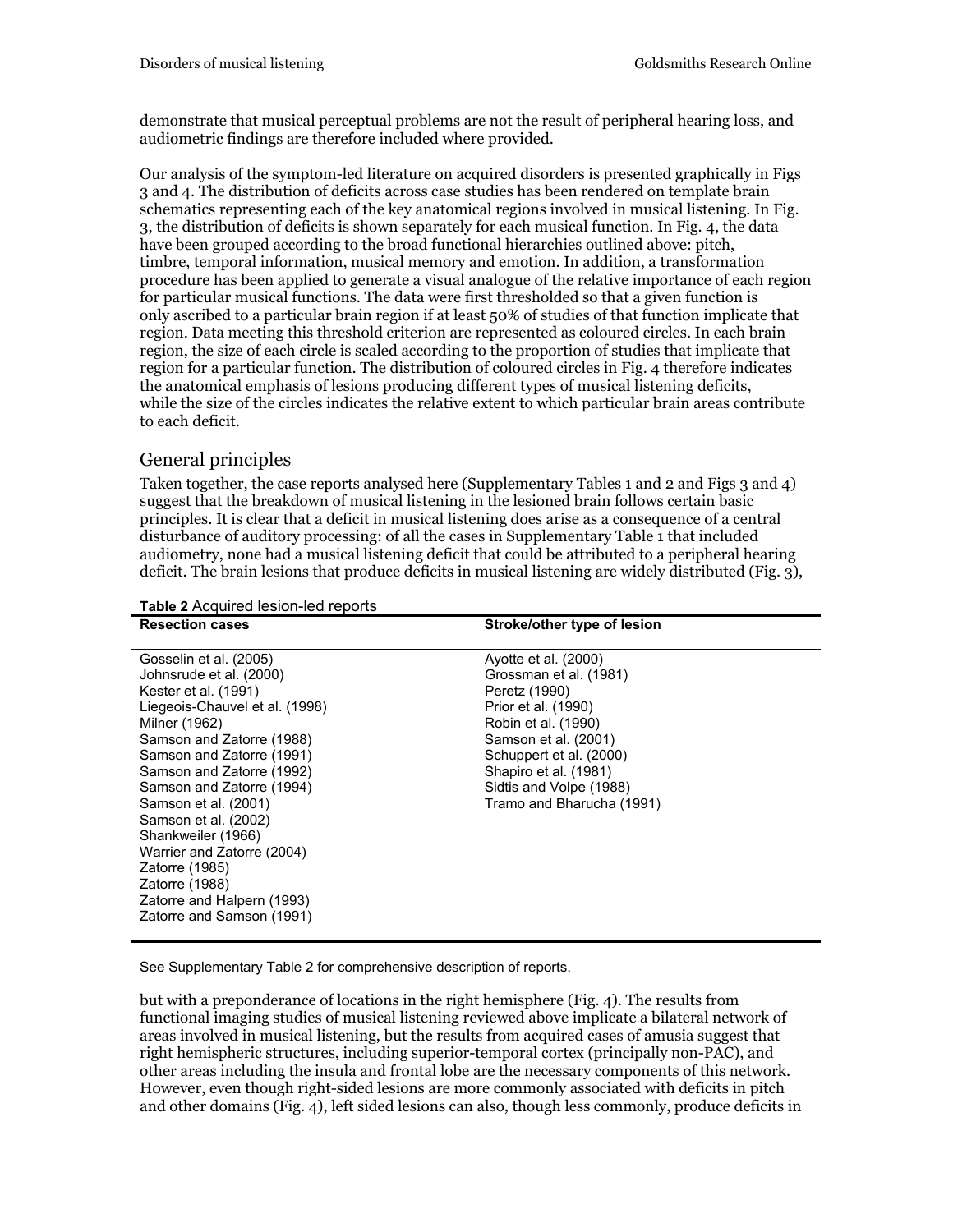these aspects of musical listening (Fig. 3). It should be borne in mind that the preponderance of right hemispheric lesions associated with musical listening deficits may, at least partially, reflect a sampling bias: individuals with left hemisphere damage are often aphasic and testing of nonlinguistic skills is often difficult and rarely a priority . The majority of cases are attributable to cerebrovascular events, though other pathologies, such as focal cerebral degeneration ('progressive amusia') are represented (Confavreux et al., 1992). Because of the nature of these lesions, musical listening disorders are rarely 'pure' (Supplementary Table 1): over half the cases are associated with disorders of speech perception, and approximately a third of the cases with disorders of environmental sound perception. In most cases available data on speech processing are limited, preventing clear comment about the general association of directly related speech deficits (e.g. perceptual dysprosody) or other deficits in the speech domain. There is some evidence from Supplementary Table 1 to suggest that the earlier stages of an acquired deficit in musical listening (e.g. less than one year after onset) tend to be accompanied by more deficits in listening to other classes of sounds: this in turn suggests that a disorder in musical listening can emerge as an isolated deficit following the recovery phase of a more generalized auditory agnosia. Within the domain of music, it is rare that the effects of lesions are functionally specific. Figs 3 and 4 show that many areas are implicated in more than one function. However, it is clear that the necessary bases for music processing are separable: relatively isolated deficits of pitch (Peretz et al., 1994), temporal (Mavlov, 1980), timbral (Kohlmetz et al., 2003), mnemonic (Peretz, 1996) and emotional (Griffiths et al., 2004) processing have all been described. More fine-grained dissociations also occur: for instance, between pitch interval and pitch contour (Liegeois-Chauvel et al., 1998; Peretz, 1990) and between rhythm and metre (Di Pietro et al., 2004; Wilson et al., 2002). The data suggest a general scheme in which any brain substrate identified as critical for a particular musical function will have relative rather than absolute specificity for that function. With this in mind, the following sections consider candidate brain substrates for each of these musical functions, based on the symptom-led and lesion-led evidence amassed in Supplementary Tables 1 and 2 and summarized in Figs 3 and 4. Where possible, this evidence is related to organizational schemes emerging from functional imaging studies in normal subjects, in order to show how lesion anatomy fits within the distributed functional networks that normally mediate music perception.

#### Pitch: interval

The components of pitch perception have been widely studied in both the symptom-led and lesion-led literature that concerns disorders of musical listening. Deficits in the analysis of pitch intervals (the detection of a pitch change and/or the discrimination of the direction of a pitch change) are most strongly associated with lesions involving lateral HG and non-primary auditory cortical areas in PT and the parieto-temporal junction (Fig. 4). The detection of pitch differences and the discrimination of pitch direction are functionally separable, but have been distinguished only infrequently in symptom-led studies. Where it has been specifically assessed, impaired pitchdifference detection is generally associated with involvement of subcortical structures and ascending auditory pathways or PAC in medial HG (Habib et al., 1995; Tramo et al., 2002; Hattiangadi et al., 2005; Terao et al., 2005) while impaired pitch-direction discrimination is generally associated with involvement of lateral HG (Lechevalier et al., 1984; Tanaka et al., 1987; Tramo et al., 2002; Terao et al., 2005).

These data are congruent with evidence from temporal lobectomy series (Supplementary Table 2). Right-lateral HG resection leads to deficits in the detection of pitch change direction in pure tones (Johnsrude et al., 2000) and complex tones (Zatorre, 1988) These findings, especially the latter, suggest that aspects of pitch perception, as opposed to the sensory representation of frequencyand time-domain properties of the stimulus, depend on the integrity of cortical areas beyond PAC. This is consistent with the concept of a 'pitch centre' in lateral HG that emerges from functional imaging of the normal musical brain.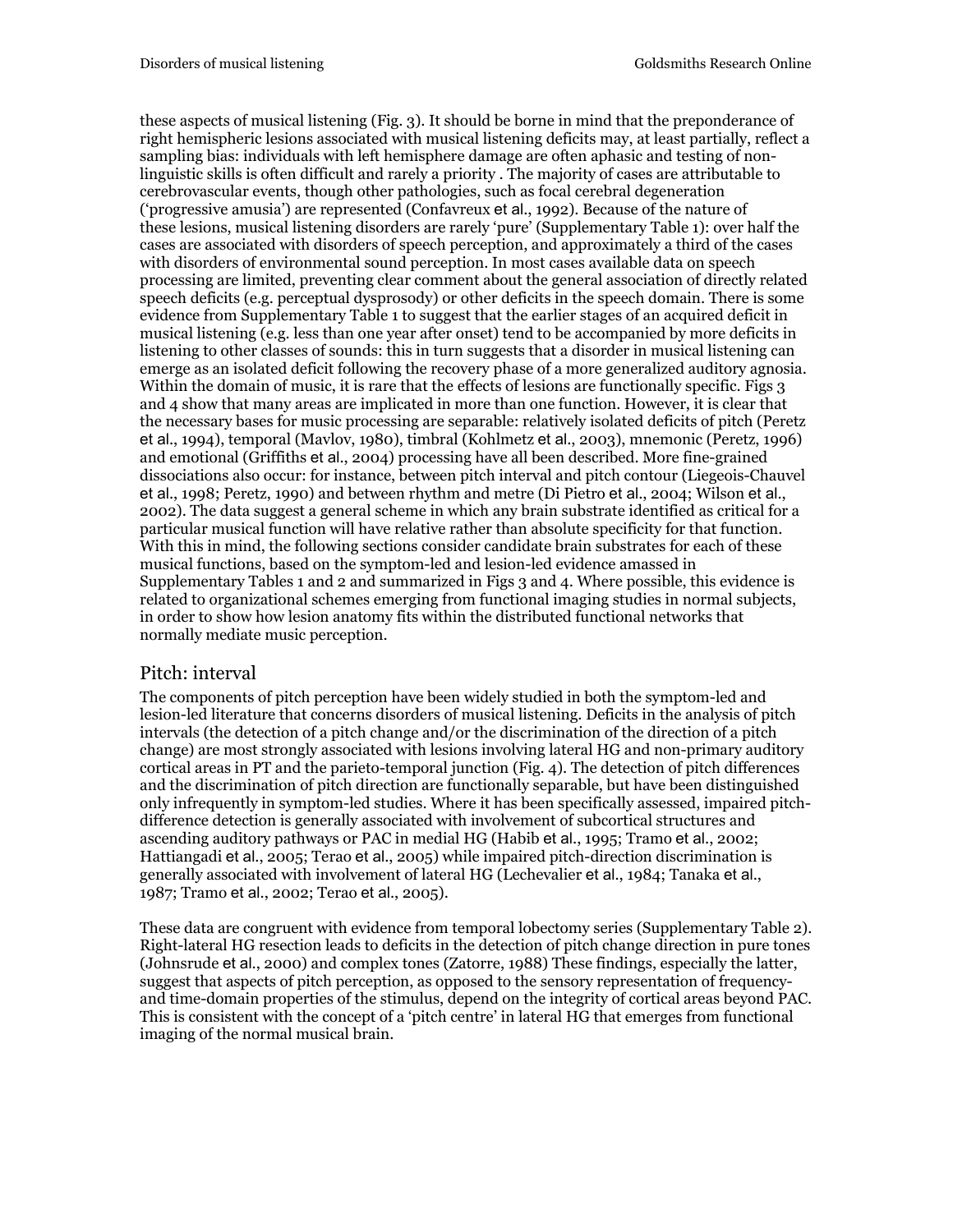#### Pitch: pattern

Deficits in the analysis of pitch patterns, like melodies, comprising multiple notes, are common in acquired disorders of musical listening (Supplementary Table 1). The deficits are most often associated with lesions posterior to HG, in PT and the parieto-temporal junction, and anterior to HG in anterior STG (Figs 3 and 4). The occurrence of such a deficit is more common following right-sided rather than left sided lesions. Melody discrimination has also been widely assessed in the lesion-led literature (Supplementary Table 2): right but not left temporal lobectomy impairs discrimination of pitch pattern, even where HG is not included (Milner, 1962). However, inclusion of HG produces deficits in melody perception over and above those due to the resection of the temporal lobe anterior to it (Zatorre, 1985; Samson and Zatorre, 1988). In a study comparing resections involving posterior versus anterior STG (Liegeois-Chauvel et al., 1998), posterior resection was associated with more severe impairment of pitch pattern perception; this effect could not be attributed to involvement of HG. Right anterior temporal lobe resections have also been associated with impaired working memory for pitch (Zatorre and Samson, 1991), which is likely to affect perception of long-term structure in melodies, and more specifically, discrimination tasks requiring comparisons between sequential stimuli.

Pitch contour (the pattern of 'ups' and 'downs' in a melody) and the actual pitch values can be considered as corresponding to psychologically distinct 'global' and 'local' levels of pitch processing, respectively (Dowling and Harwood, 1985). These levels can be probed by tasks which require discrimination of melodies with different pitch contour ('global' tasks) or different actual pitch values with the same contour ('local' tasks), respectively. The local tasks are often also referred to as interval tasks, as both the absolute value of notes and the intervals before and after them are changed. A 'pure' global task would require transposition between the melodies compared (like a shift in key) to prevent the use of any local information. However, this renders the task much harder for non-musicians and the MBEA does not employ it. That different sites of brain damage may differentially affect the use of local and global information in melodies was first demonstrated by Peretz (1990) who showed that patients with right cerebral hemisphere strokes could assess neither global nor local information in melodies, while patients with strokes involving the left hemisphere could use global but not local information. Isolated impairments of local processing were observed, but isolated impairments of global processing were not, leading Peretz to propose an influential hierarchical model of co-operation between the hemispheres. According to this model, the right hemisphere derives pitch contour, which is then elaborated upon by the left hemisphere which fills in the detailed pitch structure. In the model, prior contour processing is necessary for actual pitch values to be processed: lesions involving the right hemisphere therefore compromise the processing of both contour and the actual pitch values whereas lesions involving the left hemisphere prevent actual pitch values being added to the contour provided by the right hemisphere. This model was supported by the findings of a temporal lobectomy series (Liegeois-Chauvel et al., 1998). In this series, isolated deficits of pitch interval processing were observed with resections of right or left anterior temporal cortex, whereas deficits of both contour and interval processing were associated with resections of right temporal cortex, and no isolated deficits of contour processing were found. However, other evidence suggests that the hierarchical co-operativity model should be qualified. Schuppert et al. (2000) found that patients with left hemisphere damage were impaired in the use of both local and global information, although isolated deficits in the use of contour information were not observed.

Taken together, these studies build on evidence from functional imaging and suggest that a critical substrate for analysis of the direction of pitch change is located in rightlateral HG. The analysis of pitch direction in adjacent notes can be considered as a building block for contour in sequences of notes, which in turn may be a necessary step in the analysis of local-pitch information. In the symptomled studies shown in Fig. 4 the analysis of pitch pattern involves right temporal areas beyond HG, whilst the lesionled work suggests co-operativity between the hemispheres to process local and global aspects of that pattern. The data are broadly congruent with functional imaging studies of normal subjects showing distributed activation beyond HG when subjects are presented with pitch sequences as opposed to monotonous pitch (Patterson et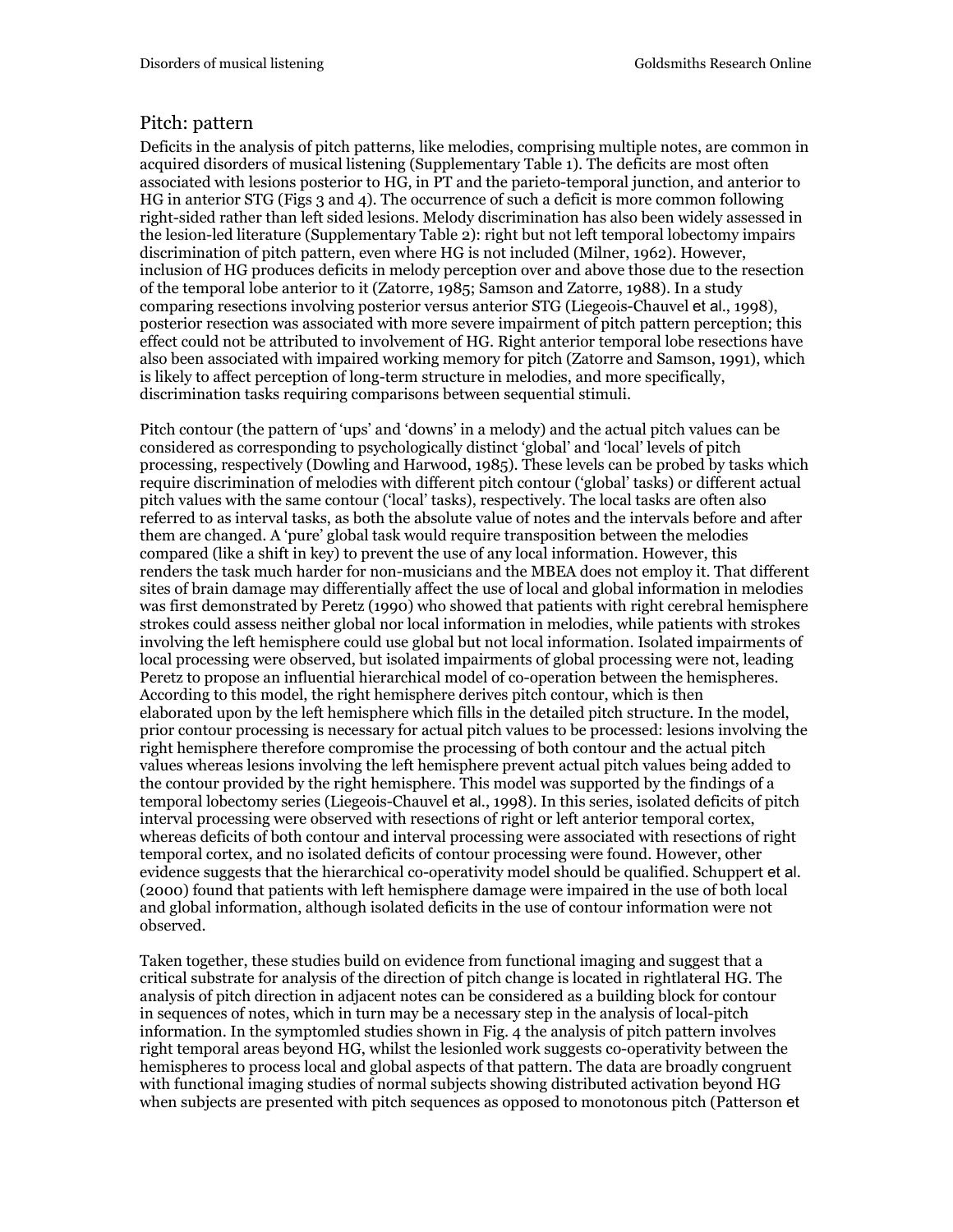al., 2002). The functional imaging literature has not yet systematically addressed local and global analysis.

### Pitch: tonal structure

Few clinical studies have addressed the analysis of tonal structure as a specific component of musical listening. Tonal structure refers to rule-based patterns of pitch determined by key. While both tonal and atonal pitch patterns exhibit global and local structure, tonal structure is specific to tonal music (i.e. most Western music composed before the twentieth century). The most widely used test of this type of processing is the scale task in the MBEA, which assesses the ability of subjects to detect notes that are out of key. Deficits in tonal analysis have been associated with damage involving a predominantly right-sided network of non-primary auditory cortical areas including lateral HG, PT, parieto-temporal junction, insula, anterior STG and frontal operculum (Fig. 4). The frontal opercular involvement is proportionately greater than other aspects of pitch processing, but the number of studies is small. Functional imaging of neurologically normal individuals suggests a particular involvement of the frontal lobes in tonal analysis, but the studies are based on different techniques and show different loci for frontal lobe involvement (Janata et al., 2002; Koelsch and Siebel, 2005).

### Timbre

Timbral perception has a number of dimensions that can be related to different acoustic properties of the incoming sound, and lesions affecting any or all of these dimensions could in principle lead to a deficit of timbre perception. Many clinical studies include reports of perceptual alterations in the perceived quality of music (often described as unpleasant, 'flat' or 'mechanical' in nature) or inability to recognize musical instruments, which might represent specific defects of timbre perception. However, timbre as a distinct functional component of music has only been assessed infrequently in the clinical literature (Supplementary Tables 1 and 2). This evidence suggests that a network of areas in the right superior-temporal lobe that overlaps closely with areas implicated in pitch pattern analysis is critical for normal timbre perception (Fig. 4). Timbral deficits have generally been observed in conjunction with pitch pattern deficits (Supplementary Table 1); however, timbral deficits with spared pitch pattern perception have also been described after strokes involving right STG (Kohlmetz et al., 2003; Mazzucchi et al., 1982). The deficits may extend to the discrimination of timbre in voices and environmental sounds (Mazzucchi et al., 1982).

These findings from the symptom-led literature are mirrored by studies of temporal lobectomy series (Supplementary Table 2). Right temporal lobectomy leads to deficits in the perception of timbral change when this is in the spectral dimension (Milner, 1962; Samson and Zatorre, 1994), temporal dimension (Samson and Zatorre, 1994), or both (Samson et al., 2002). This last study also suggested a subtle effect of left temporal lobectomy deficit on the processing of timbre associated with melodies but not single notes. The pre-eminence of non-primary auditory cortical areas in timbre processing and the close relation between timbre and pitch perception is supported by emerging evidence from normal functional imaging studies (Menon et al., 2002; Warren et al., 2005). The analysis of particular dimensions of timbre is a clear direction for future studies of individual patients (Kohlmetz et al., 2003).

### Temporal structure: time interval, rhythm and metre

Like pitch perception, the perception of timing information in music can be analysed hierarchically: the lowest level of temporal processing that we consider here corresponds to the detection of simple durational differences in a tone or detection of a silent interval between two tones. These basic timing elements can be built into more complex structures embedded in metre and rhythm. Schuppert et al. (2000) propose a hierarchal scheme where metre and rhythm can be considered as global and local properties in the time-domain. The symptom-led evidence implicates predominantly right-sided non-primary auditory cortical areas posterior to HG in the perception of time interval differences, and bilateral areas widely distributed beyond HG in the perception of rhythm (Fig. 4). Evidence from lesion-led studies broadly supports a bilateral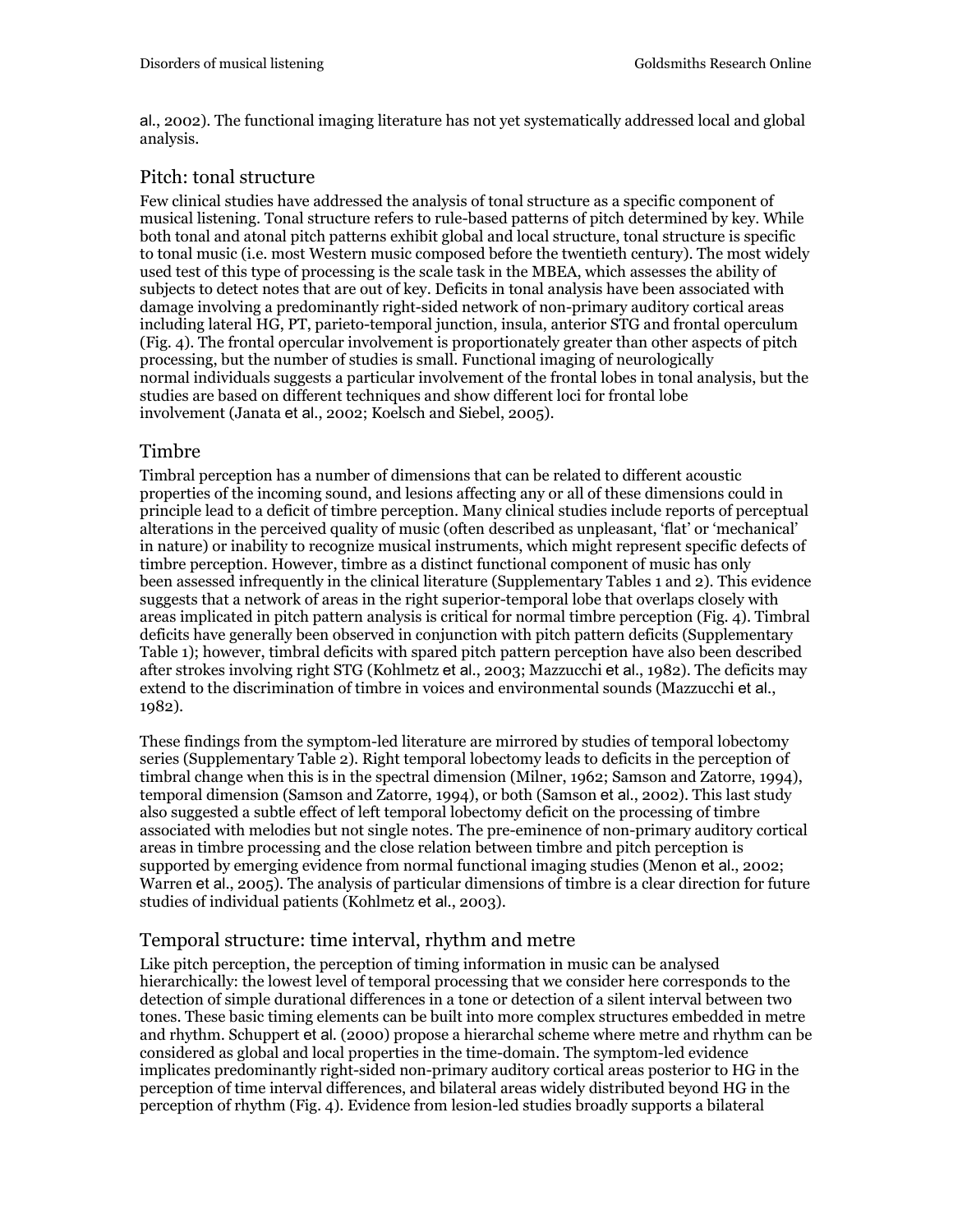organization: impaired durational processing has been described following right temporal lobectomy (Milner, 1962) and impaired gap detection following left temporo-parietal strokes (Robin et al., 1990). Impaired detection of rhythmic violations has been described in left temporo-parietal stroke (Robin et al., 1990) and left hippocampal sclerosis (Samson et al., 2001), while other studies have not demonstrated laterality differences (Shapiro et al., 1981; Peretz, 1990; Schuppert et al., 2000). At least some of these apparent discrepancies in lateralization may reflect task effects: for example, the detection of rhythmic errors in familiar tunes (Prior et al., 1990; Samson et al., 2001) may require musical processing that is not required for the discrimination of simple rhythmic patterns.

Comparatively few studies of metrical processing have been conducted and evidence for a critical brain substrate remains inconclusive. This is likely to be due at least in part to the difficulty of assessing metre reliably, particularly in subjects without formal musical training. In the small symptom-led literature, impairments of metre perception have been associated with individual lesions widely distributed in both cerebral hemispheres (Fig. 3). This pattern has been echoed in lesion-led studies. In temporal lobectomy series, Liegeois-Chauvel et al. (1998) found metrical impairments following left and right anterior temporal lobe resections, while Kester et al. (1991) found a specific decrement in performance following right but not left anterior temporal resection. Neither Ayotte et al. (2000) nor Peretz (1990) found stroke patients with heterogeneous left and right hemisphere strokes to be impaired relative to neurologically normal control subjects, while Schuppert et al., (2000) found that both left and right hemispheric stroke patients were impaired relative to controls. Though still tentative, the clinical evidence suggests a convergence with functional imaging data in healthy subjects, at least in terms of the overlap between the processing mechanisms within the domains of pitch and temporal structure (Griffiths et al., 1999). It is striking that no lesion studies included in our review have implicated the cerebellum in disorders of rhythm, since functional imaging studies (Mathiak et al., 2004) and work in cerebellar patients (Mangels et al., 1998; Harrington et al., 2004) suggest a role for the cerebellum in temporal processing. This may reflect selection bias, since all cases included in our review were required to incorporate a 'systematic and objective evaluation of musical listening' and patients presenting with a timing deficit may be less likely to be tested for other aspects of musical listening, compared with patients presenting with deficts in the pitch domain.

#### Memory: familiar and novel material

Impaired recognition of familiar tunes is described in a number of studies (Lechevalier et al., 1984; Peretz et al., 1994, 1998; Griffiths et al., 1997; Johannes et al., 1998; Peretz and Gagnon, 1999; Ayotte et al., 2000; Piccirilli et al., 2000; Wilson et al., 2002; Satoh et al., 2005). In all these cases, recognition problems were accompanied by impaired pitch-pattern perception. However, perception and recognition can sometimes dissociate. Patients may have intact perception but impaired recognition (Eustache et al., 1990 (case 1); Peretz, 1996) or the converse (Eustache et al., 1990 (case 2); Schuppert et al., 2000). The presence of intact perception with impaired recognition also occurs in visual disorders, where that dissociation has been termed associative (as opposed to apperceptive) agnosia (Lissauer, 1890). By analogy with models for vision, apperceptive amusia could arise from abnormal perception of incoming musical material, whereas associative amusia could arise from abnormal association of normally perceived music with stored representations. Cases of abnormal perception of music in the presence of normal recognition of familiar tunes are not predicted by hierarchal models of normal function, where perception precedes association. The dissociation may be explained by the presence of multiple cues that can lead to recognition of familiar tunes that allow deficits in particular domains to be overcome.

Figs 3 and 4 demonstrate that deficits in the perception and recognition of familiar tunes may occur with damage in either cerebral hemisphere involving the anterior STG and insula (Lechevalier et al., 1984; Peretz et al., 1994, 1998; Peretz and Gagnon, 1999; Satoh et al., 2005). In the lesionled literature, familiar-tune recognition was found to be deficient specifically in association with damage involving the right insula (Ayotte et al., 2000).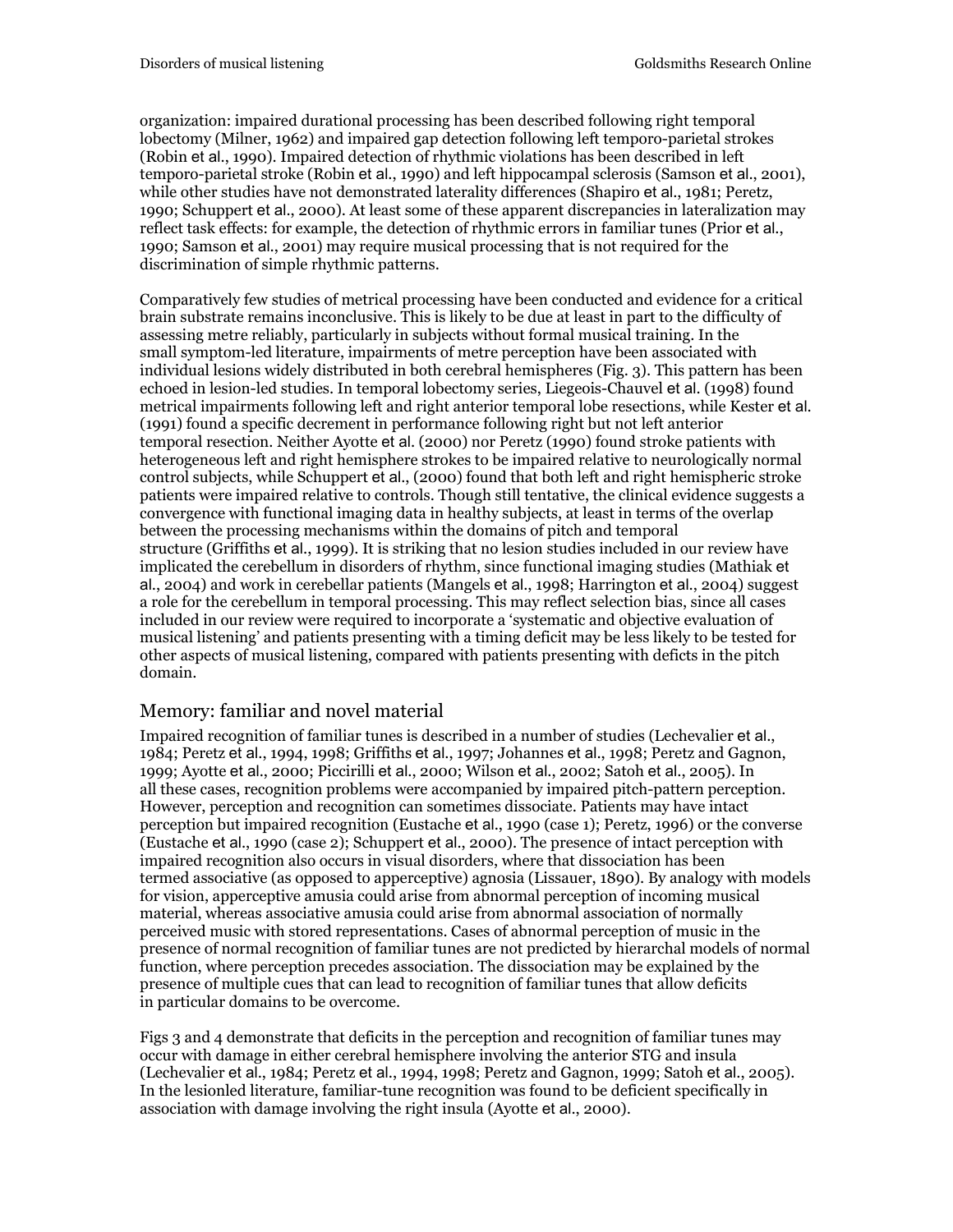Impaired recognition of novel material is tested in the incidental memory test from the MBEA, which assesses implicit encoding and retrieval of novel musical material. Clinical impairments of musical incidental memory are associated with damage involving a bilateral network of areas that closely overlaps the network implicated in the recognition of familiar tunes (Fig. 4), and extends into left middle and inferior temporal cortex. In temporal lobectomy series, incidental memory deficits have been described following both right and left anterior resections (Zatorre, 1985; Samson and Zatorre, 1992).

#### Emotion

Most people listen to music purely for the aesthetic pleasure it brings. A loss of enjoyment in musical listening is a common presenting complaint in clinical disorders of musical listening (Supplementary Table 1). In many cases, this loss of pleasure is accompanied by a perceptual derangement: 'like an out of tune child's dulcimer' (Griffiths et al., 1997), 'mechanical' (Griffiths et al., 2006) or 'instruments [may lose] their distinctive features of timbre and sound dull' (Piccirilli et al., 2000). Associated impairments of pitch pattern perception (Habib et al., 1995) and generalized auditory agnosia (Mazzucchi et al., 1982) have been documented. The most consistent association of altered emotional response to music across studies is damage involving the right posterior temporal lobe and insula (Fig. 4). However, few clinical studies have specifically assessed musical emotion. Just as perception and recognition for musical material may dissociate, so too may perception and emotional response to music. Isolated deficits of musical emotional response have been described: the patient of Griffiths et al. (2004) had been used to experiencing an emotional transformation while listening to Rachmaninov preludes (the 'shiver down the spine' phenomenon) but this was lost following an infarction involving left amygdala and insula. In a temporal lobectomy series (Gosselin et al., 2005), patients who had undergone resections of the left or right medial temporal lobe, including the amygdala but sparing the STG, found fearful music less scary than a group of matched controls. Conversely, intact emotional response despite impaired music perception has also been observed (Lechevalier et al., 1984; Peretz et al., 1998; Peretz and Gagnon, 1999). The patient of Peretz et al. (1998) still derived pleasure from music, and was able to classify tunes as happy or sad and to discriminate tunes based on emotional tone despite severe perceptual and recognition impairments. These findings are consistent with the emerging functional imaging evidence in neurologically normal individuals implicating the insula and amygdala as crucial mediators of the emotional response to music as for other kinds of affective stimuli (Blood et al., 1999; Blood and Zatorre, 2001). However, the complex nature of the emotional dimension in music makes it necessary for clinical studies to adopt more sophisticated methodologies derived from basic neuroscience in order to dissect apart the critical brain substrates for musical emotion. There may be a hierarchy of emotional responses analogous to those identified for pitch and temporal information: the perception of sounds as consonant and dissonant is universal in Western culture, whilst the subject-specific associative phenomenon of 'shiver' may be considered to be an aspect of emotion which is context dependent.

# Developmental disorders of musical Listening

Case reports of lifelong tone-deafness go back more than a century, but it has only been in the last five years that the condition has undergone systematic investigation using the same tools that have been applied to acquired disorders of musical listening. The disorder was first characterized in this way by Peretz and colleagues using the MBEA and given the label 'congenital amusia' (Ayotte et al., 2002). This term emphasises the disorder as a true perceptual agnosia, in which the perception of music is abnormal in the presence of normal hearing and otherwise preserved cognition. Interestingly, the symptom that leads to the initial identification of such subjects is often an inability to sing (usually picked up by their friends and relatives rather than the subjects themselves). However, the systematic studies below consistently demonstrate musical perceptual abnormalities. It remains unclear whether the disorder is homogeneous or whether it has more than one underlying basis. Deficits in the pitch domain are most striking, but variable, whilst the presence of abnormality in other domains is not a consistent finding.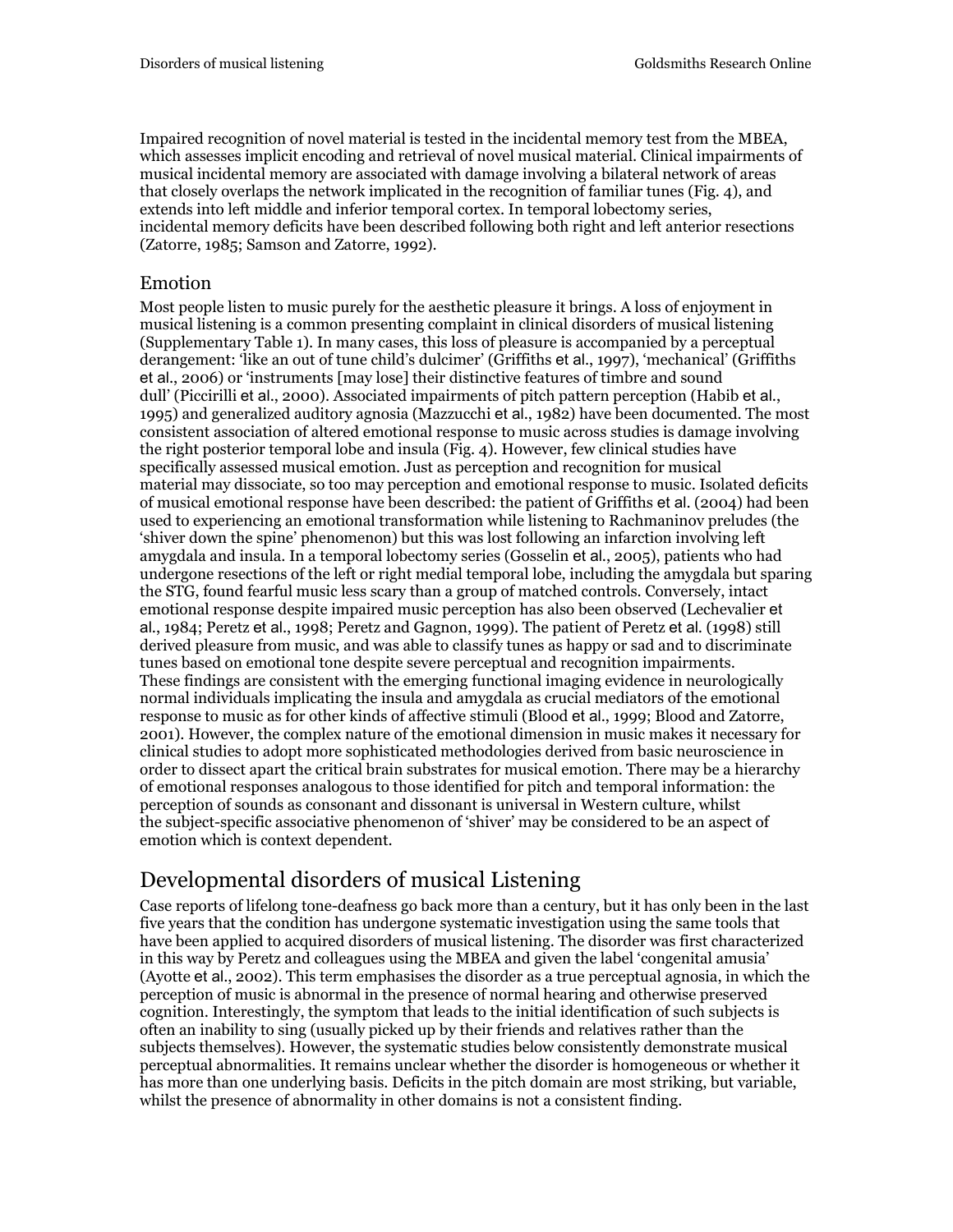#### Pitch

Formal characterization of musical perception using the MBEA (Ayotte et al., 2002) demonstrates consistent deficits in the domain of pitch-pattern perception (pitch contour, actual pitch value and key structure). Our group (Foxton et al., 2004) has carried out tests in which processing of basic pitch patterns are assessed. The group of subjects identified as having amusia using the MBEA and criteria of Peretz were found to have abnormal perception of pitch change and pitch direction, the most striking changes being demonstrated for pitch direction. Most subjects in the amusic group had thresholds for the identification of pitch direction that were well above a semitone (the normal threshold is a fraction of a semitone) and likely relevant to the perception of Western music. Given that pitch direction can be thought of as a 'building block' for contour (the pattern of 'ups' and 'downs' in a melody), this work suggests a fundamental deficit in pitch processing that is below the level of melody processing. However, the presence of such a causative deficit would predict that the deficit could be overcome by creating melodic sequences with large intervals. The fact that this is not the case (Foxton et al., 2004) argues against a simple lowlevel deficit in pitch direction as a single causal mechanism for melodic deficits in amusia. However, it remains possible that an inability to analyse pitch direction leads to a failure to develop normal pitch pattern perception even in the presence of large intervals (i.e. a two-stage mechanism).

A question that arises immediately is whether deficits in pitch contour analysis extend to the 'melody of speech' (Monrad-Krohn, 1947), which is one aspect of prosody. In normal speech, pitch contour allows us to understand the difference between phrases that are statements and phrases that are questions. It also conveys emotional emphasis and the characteristics of regional accents. Although, a number of cases of disordered perception of pitch contour in speech have been found in association with acquired amusia, developmental amusia subjects have not been found to have such deficits. When required to discriminate sentences that differed in their intonation, amusics were found to perform as well as controls. However, when the phrases were replaced by sequences of discrete notes that matched the mean pitch of each syllables (Ayotte et al., 2002) or a continuous pitch 'track' matched to the speech (Patel et al., 2005), amusic subjects could not perceive the difference. Peretz and Hyde (2003) originally suggested that the preservation of this aspect of prosody in speech was due to the larger pitch changes in speech compared to Western music. The data based on 'extracted' pitch contour (Ayotte et al., 2002 and Patel et al., 2005) do not allow such a straightforward interpretation. One possibility is that the amusic subjects can achieve normal performance on the intonation task by relying on cues other than pitch contour, such as intensity differences.

#### Temporal structure

Aside from the problem with singing, subjects with amusia can have problems with 'following the beat' and with dancing, consistent with a deficit in the processing of metre and rhythm. In 'The Motorcycle Diaries', Che Guevara (a noted amusic) dances a tango while those around him dance a lively mambo (Guevara, 2003). Hyde and Peretz (2003) found that although subjects with congenital amusia had a deficit in detection of pitch changes in an otherwise monotonic sequence, their detection of a change in the timing of a note in an otherwise regular sequence was normal. A subsequent study in a different group of amusics (Foxton et al., 2006) replicated the finding of normal detection of timing deviation within simple rhythms, but showed that when subjects were required to detect the same deviation in a melodic, as opposed to monotonic context, their performance was impaired. The results support a model in which the abnormal perception of pitch pattern in amusia also affects the perception of the temporal structure of music. The result is interesting in view of studies of acquired amusia (Peretz and Kolinsky, 1993) suggesting that the brain mechanisms for melodic and rhythmic analysis are separable up to a certain point, after which they interact.

#### Emotion

The emotional processing of music in subjects with developmental amusia is an issue which is ripe for investigation. Our experience is that this group of individuals exhibits considerable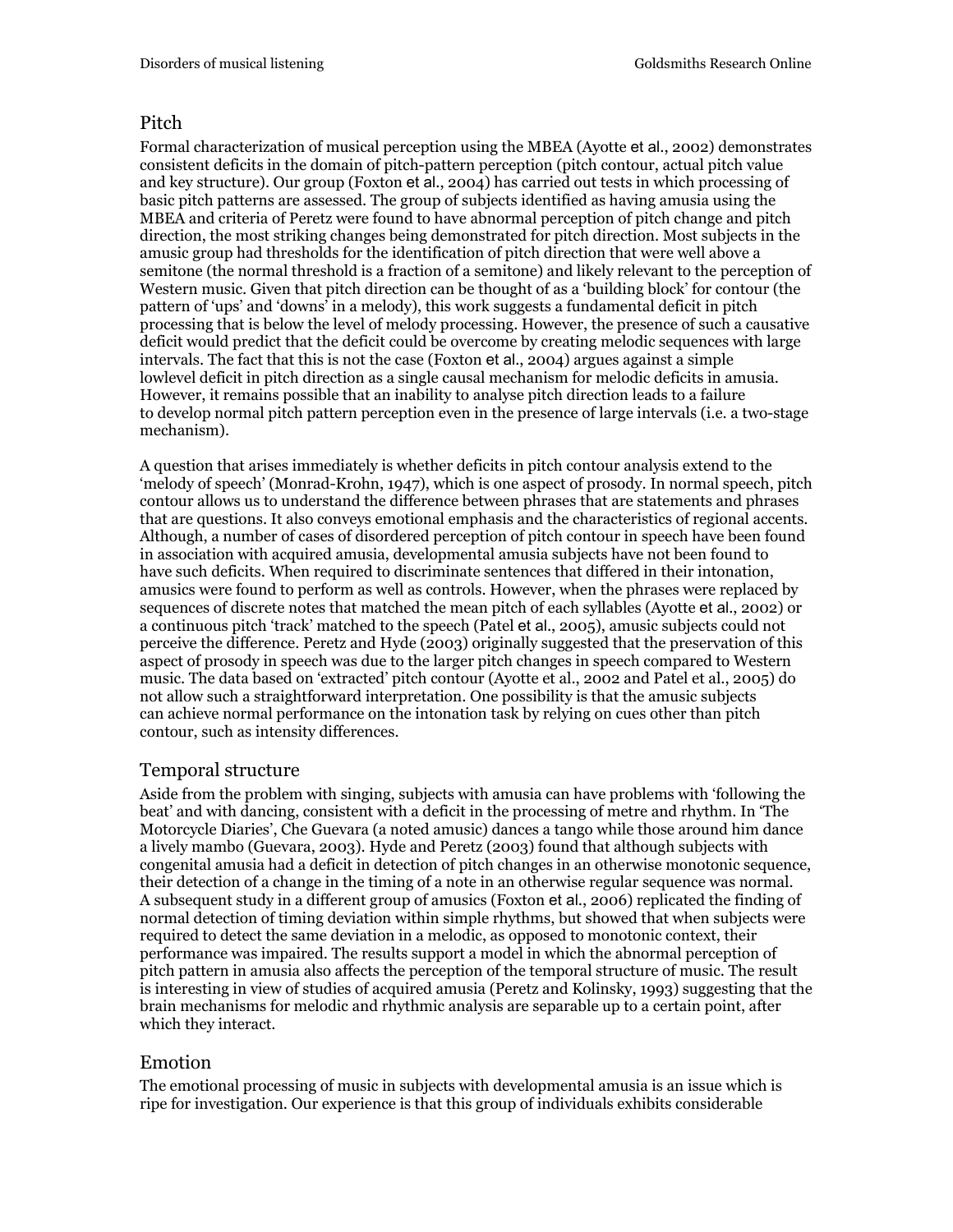individual variation with respect to this. Subjects demonstrated to have the same perceptual deficits with the MBEA can either enjoy music or find it unpleasant: one subject described Rachmaninov's second piano concerto as 'like a banging or noise'. The dissociation between the perception of music and its emotional effect is consistent with evidence from normal functional imaging and clinical studies of acquired lesions (Supplementary Table 1) that strongly suggest distinct substrates. However, the basis for such individual variation is unknown.

#### Neural substrate

The brain basis for congenital amusia has not been extensively investigated. In general these individuals do not have a history of neurological damage, and structural brain imaging using MRI reveals no gross structural differences. The technique of voxel-based morphometry allows structural MRI data from two or more groups of individuals (e.g. amusic versus non-amusic individuals) to be interrogated with regard to potential regional differences in grey and white matter density. A recent study demonstrated changes in white matter density in the inferior right frontal lobe (Hyde et al., 2006) and EEG studies of responses to pitch changes (Peretz et al., 2005) have demonstrated normal N1 responses to tones but abnormal N2-P3 responses at longer latency. The N1 response arises from the PT whilst the longer latency responses have a number of more distributed generators. Congruent with the work based on structural MRI, this work suggests brain abnormalities in amusia that may occur in areas distinct from auditory cortex. Further studies will be required to ascertain the locus and nature of the abnormality in these developmental cases. A straightforward prediction regarding this disorder would be that one or more of the key nodes of the musical listening network have failed to develop normally (Fig. 4 would suggest superior-temporal cortex and areas including the insula and frontal lobe as candidate regions) but an alternative prediction, which can be tested with MRI techniques, such as diffusion tensor imaging and dynamic causal modelling, would be that the abnormality lies in the connections between these critical nodes.

#### Prevalence and genetics

Using a screening test called the Distorted Tunes Test, which tests the perception of key violation, the prevalence of congenital amusia has been estimated to be \_5% (Kalmus and Fry, 1980). A recent study of undergraduates by Cuddy et al., (2005) showed that those students who declared themselves to be tone-deaf scored similarly on the MBEA to a group of students who did not. This is perhaps unsurprising: the label tone-deaf is colloquially used to describe those who cannot sing in tune. Although up to 15% of the population report difficulties in singing in tune, the majority of these people can perceive music normally. People with amusia form a subgroup of out-of-tune singers. Because of their perceptual difficulties, they are not necessarily aware that they sing outof- tune and would be less likely to self-label as tone deaf compared with people who have singing difficulties but are perceptually normal. This is congruent with our observation that subjects are often referred by their relatives, without being aware of the problem themselves. Studies of concordance rates in twins suggest that musical listening has a high degree of heritabilty. Drayna et al. (2001) studied performance on the Distorted Tunes Test in monozygotic and dizygotic twins and estimated that between 70 and 80% of performance variance could be accounted for by genetic differences. However, it is currently not known whether congenital amusia captures those individuals at the low end of the musical listening ability spectrum or whether it is a categorically distinct condition. Familial cases are common and autosomal dominant inheritance with incomplete penetrance has been suggested (Kalmus and Fry, 1980).

# Other forms of aberrant musical listening

The preceding sections considered disorders that can be characterized as deficits in musical listening. This section considers what might be thought of as exuberant musical listening: musical perception occurring inappropriately as a result of sound input or in the absence of sound input. An example of the former phenomenon is musical palinacousis: the continued perception of music after the music has stopped. The latter description defines musical hallucinations.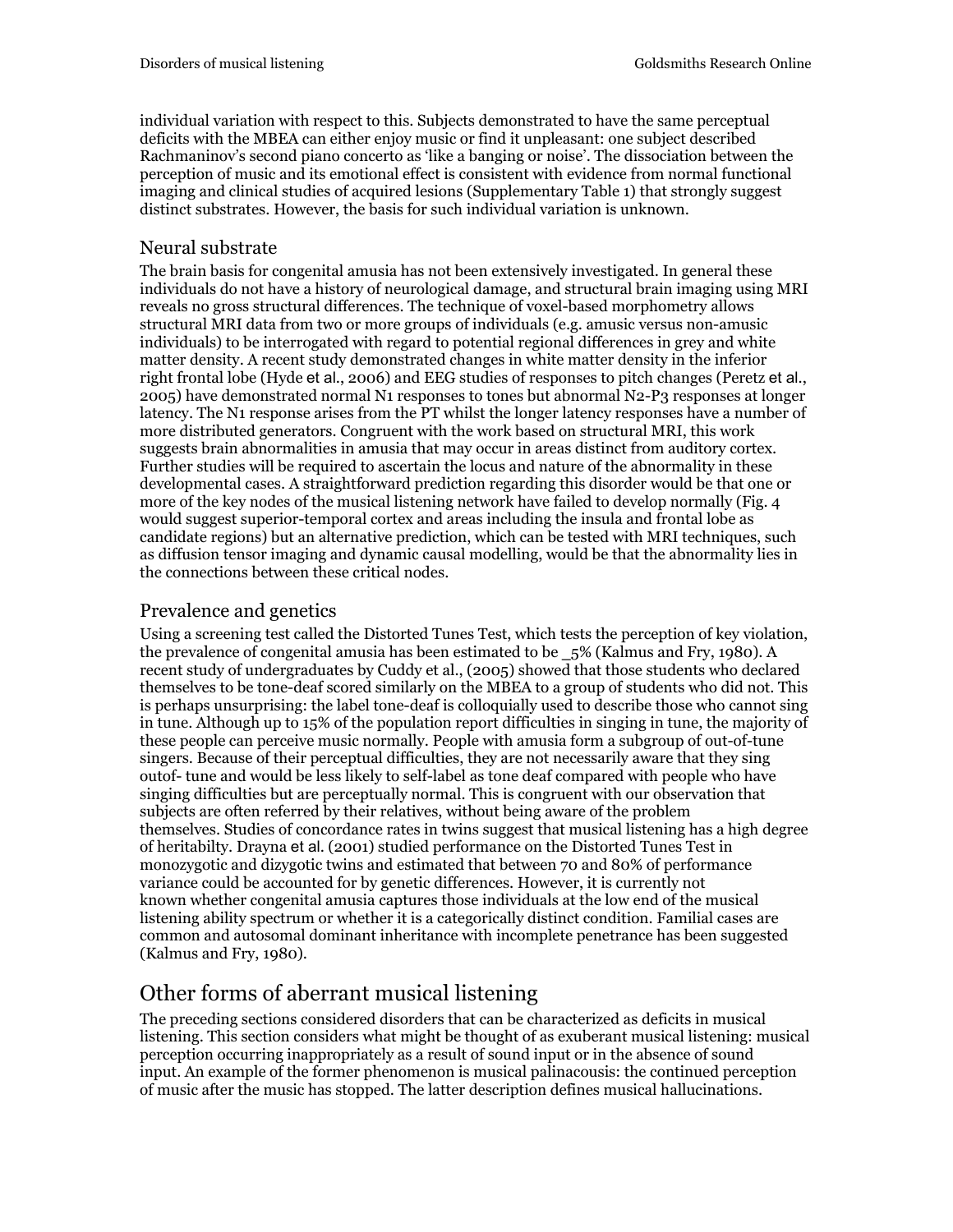#### General comments

Musical hallucinations have been reported from a number of perspectives (including those of audiology, neurology and psychiatry) and the perspective adopted will bias the case description and interpretation. No studies of unbiased populations are available, and few studies have carried out a systematic and thorough assessment of auditory function, neurological and psychiatric status. The studies that have been carried out to examine brain substrate, mainly in the population with deafness, suggest a neural correlate of the hallucinations in brain networks including the superiortemporal lobes. Aetiological theories often focus on single factors, but the case reports reveal a number of patients with co-existent factors that might be relevant.

#### Musical hallucinations associated with Deafness

Table 3 lists published cases of musical hallucinations and Supplementary Table 3 characterises the features of the patients described. The most common associated factor is acquired deafness, usually in subjects in middle to later life and more commonly in women. We have now assessed

| Agrawal and Sherman (2004) | Fisman (1991)               | Nagaratnam et al. (1996)        |
|----------------------------|-----------------------------|---------------------------------|
| Aizenberg et al. (1986)    | Fukunishi et al. (1998a)    | Nevins (1991)                   |
| Aizenberg et al. (1991)    | Fukunishi et al. (1998b)    | Paquier et al. (1992)           |
| Ali (2002)                 | Fukunishi et al. (1999)     | Patel et al. (1987)             |
| Allen (1985)               | Gertz et al. (1996)         | Raghuram et al. (1980)          |
| Baba et al. (2003)         | Glbert (1993)               | Roberts et al. (2001)           |
| <b>Berrios (1990)</b>      | Gilchrist and Kalucy (1983) | Ross et al. (1975)              |
| Cascino and Adams (1986)   | Griffiths (2000)            | Rozanski and Rosen (1952)       |
| Cerrato et al. (2001)      | Hammeke et al. (1983)       | Saba and Keshavan (1997)        |
| Clark (1998)               | Hecaen and Ropert (1959)    | Schielke et al. (2000)          |
| Cole et al. (2002)         | Hermesh et al. (2004)       | Schiffter and Straschill (1977) |
| Couper (1994)              | Inzelberg et al. (1993)     | Steinberg et al. (1998)         |
| Curtin and Redmund (2002)  | Izumi et al. (2002)         | Stricker and Winger (2003)      |
| Douen and Bourque (1997)   | Kasai et al. (1999)         | Tanriverdi et al. (2001)        |
| Erkwoh et al. (1993)       | Keshavan et al. (1988)      | Terao (1995)                    |
| Evers et al. (2002)        | Lennox (1988)               | Terao and Tani (1998)           |
| Fenelon et al. (1993)      | Miller and Crosby (1979)    | Vallada and Gentil (1991)       |
| Fenton and McRae (1989)    | Moore (2003)                | Warner and Aziz (2005)          |
| Fernandez et al. (1998)    | Mori et al. (2006)          | Warren and Schott (2006)        |
| Fischer et al. (2004)      | Murata et al. (1994)        |                                 |

#### **Table 3** Musical hallucination reports

See Supplementary Table 3 for comprehensive description of reports.

>20 subjects in this category. Where the audiology data are specified, subjects usually have moderate to severe deafness, but the onset of this can be acute or gradual. Prevalence has been estimated at 2.5% in the deaf elderly attending an audiology clinic (Cole et al., 2002). Subjects usually complain of hearing familiar tunes, such as popular songs and hymns (Griffiths, 2000; Warner and Aziz, 2005). The musical experience is usually a 'coherent whole' in that a formed percept with melody and rhythm, with or without lyrics, is experienced. When the subjects are profoundly deaf and unable to hear music normally the hallucinations are often experienced in the same way as normal music before the onset of acquired deafness. The percept can evolve from tinnitus, and one of our subjects described an intermediate type of percept based on a succession of 'buzzy' pitches that formed a melody. More commonly, however, subjects experience normal musical instruments and voices. Associated palinacousis is common. The most striking feature of the phenomenon is its salience: the majority of subjects that we have seen describe a percept that is so vivid that they initially feel there is actual music playing in the room. With time, however, subjects generally come to attribute the problem to the ears or the brain, and there is generally no associated delusional system. A number of treatment strategies have been employed, but in our experience the only way to help is to improve hearing via amplification.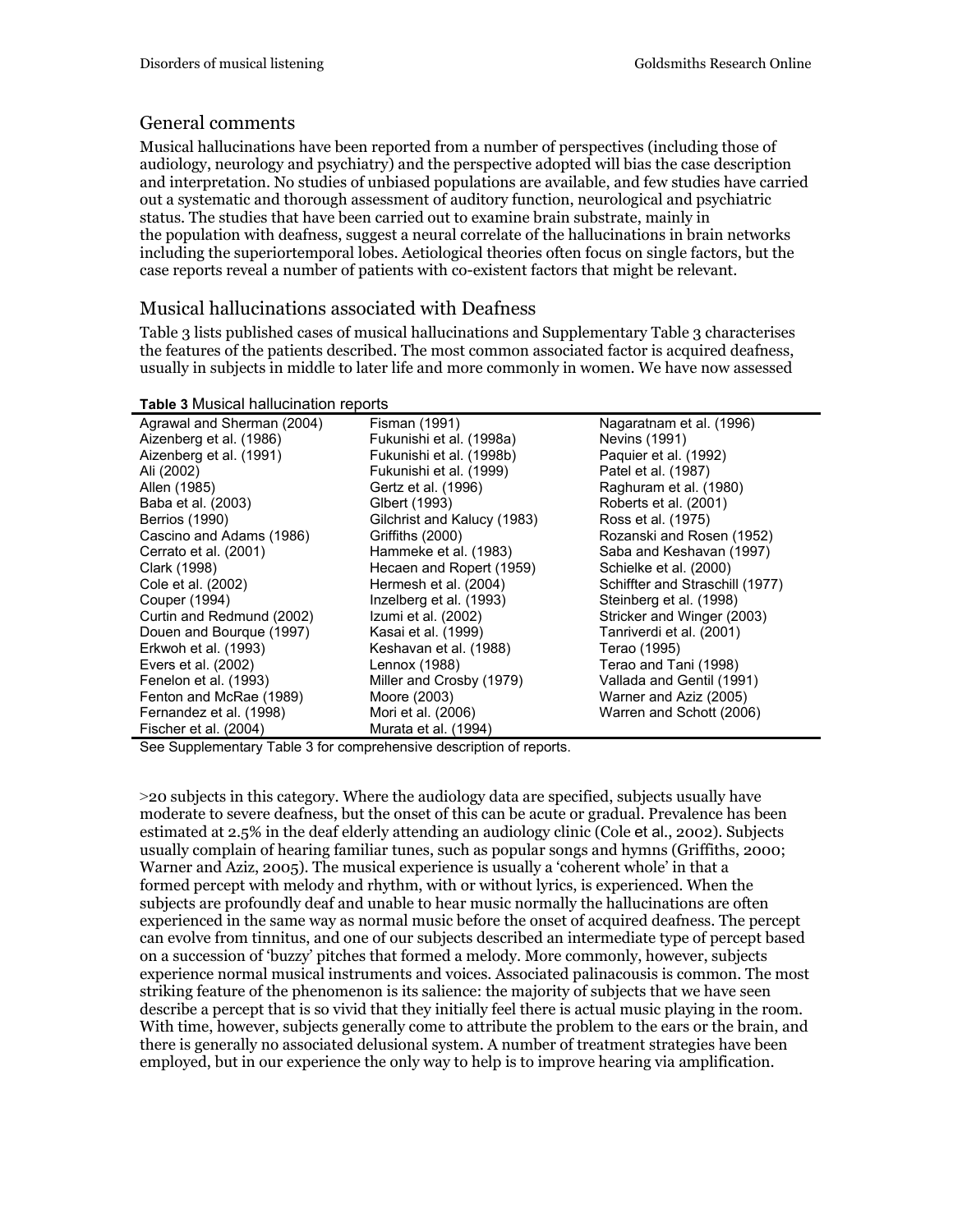The basis for musical hallucinosis in the deaf is not fully established. Cases with evolution from tinnitus suggest a possible basis in the cochlea, which has been proposed by Gordon (1997) as a universal explanation for musical hallucinations. The phenomenology of musical hallucinations, especially the perception of complex-patterned sequences and the consistency with previous listening experience, strongly suggest the involvement of central mechanisms. Griffiths (2000) suggested a mechanism based on amplified musical imagery, where the decreased signal-to-noise ratio in auditory transmission in the deaf leads to the inappropriate activation of cortical networks usually involved in perception and imagery. This model can be characterized as an amplification of normal imagery that is usually suppressed by auditory input. However, a model based on deafness and normal central processing cannot account for the fact that only a small proportion of subjects with moderate or severe deafness develop the disorder. In our experience, vascular risk factors other than old age are overrepresented, whilst a number of the patients in Supplementary Table 3 have comorbid psychiatric disease.

Studies that examine brain activity during hallucinations have shown increased activity within the network of areas demonstrated to be active during normal musical perception. Griffiths (2000) showed bilateral perfusion increases in anterior and posterior temporal lobes, frontal opercula and cerebellum in a group PET study of four subjects. Kasai et al. (1999) showed increased perfusion in right anterior superior-temporal lobe and right frontal operculum using SPET (single positron emission tomography) in one subject, in addition to bilateral alteration in the N100m neuromagnetic responses that arise from the posterior superiortemporal lobes. These studies support the idea that the phenomenon in the deaf is associated with activity in the normal brain networks that are active during musical perception and imagery.

#### Musical hallucinations associated with neurological disorder

Cases of musical hallucinations where a single neurological mechanism is likely to be causative are rarer than the cases in association with deafness. Supplementary Table 3 describes hallucinations associated with lesions in the brainstem or right or left cerebral hemispheres. Berrios (1990) has emphasized abnormality of the right hemisphere, which, in the reported cases, is more commonly affected than the left. If the cases are associated with epileptic foci, the phenomenology of the hallucinations may include experiential features that are not a feature of cases associated with deafness. Cases of musical hallucinations in association with degenerative disorders are rare, although they have been described in association with dementia. In one such case, Mori et al. (2006) reported increased perfusion measured with SPET in the left temporal lobe and angular gyrus of a patient with Alzheimer's disease. A number of other reports have described musical hallucinations associated with the acute use of centrally acting drugs (see Supplementary Table 3).

#### Musical hallucinations associated with psychiatric disorder

Auditory musical hallucinations in psychiatric populations are rarer than auditory verbal hallucinations. The phenomenon has been described in association with depression, schizophrenia, obsessive-compulsive disorder and alcoholism. Berrios (1991) argued that psychosis and personality traits are not important predisposing factors, and Fukunishi et al. (1998a) found a prevalence rate of only 0.2% (six patients) in a population of 3578 general psychiatry inpatients (three of these patients were deaf). In contrast, Hermesh et al. (2004) reported a lifetime prevalence of musical hallucinations of 20% in a population of 190 psychiatric outpatients. A particularly high rate (40%) was found in obsessive-compulsive disorder.

Robert Schumann suffered musical hallucinations as part of a psychotic illness. In 1854, he initially experienced a simple pitch (the note 'A'), which evolved into 'magnificent music, with instrument of splendid resonance, the like of which has never been heard on earth before' and which was incorporated in his violin concerto. The grandiose nature of this description suggests bipolar disorder, but there is debate about whether he had neurosyphilis [although there was no clear evidence for this at autopsy (Janisch and Nauhaus, 1986)].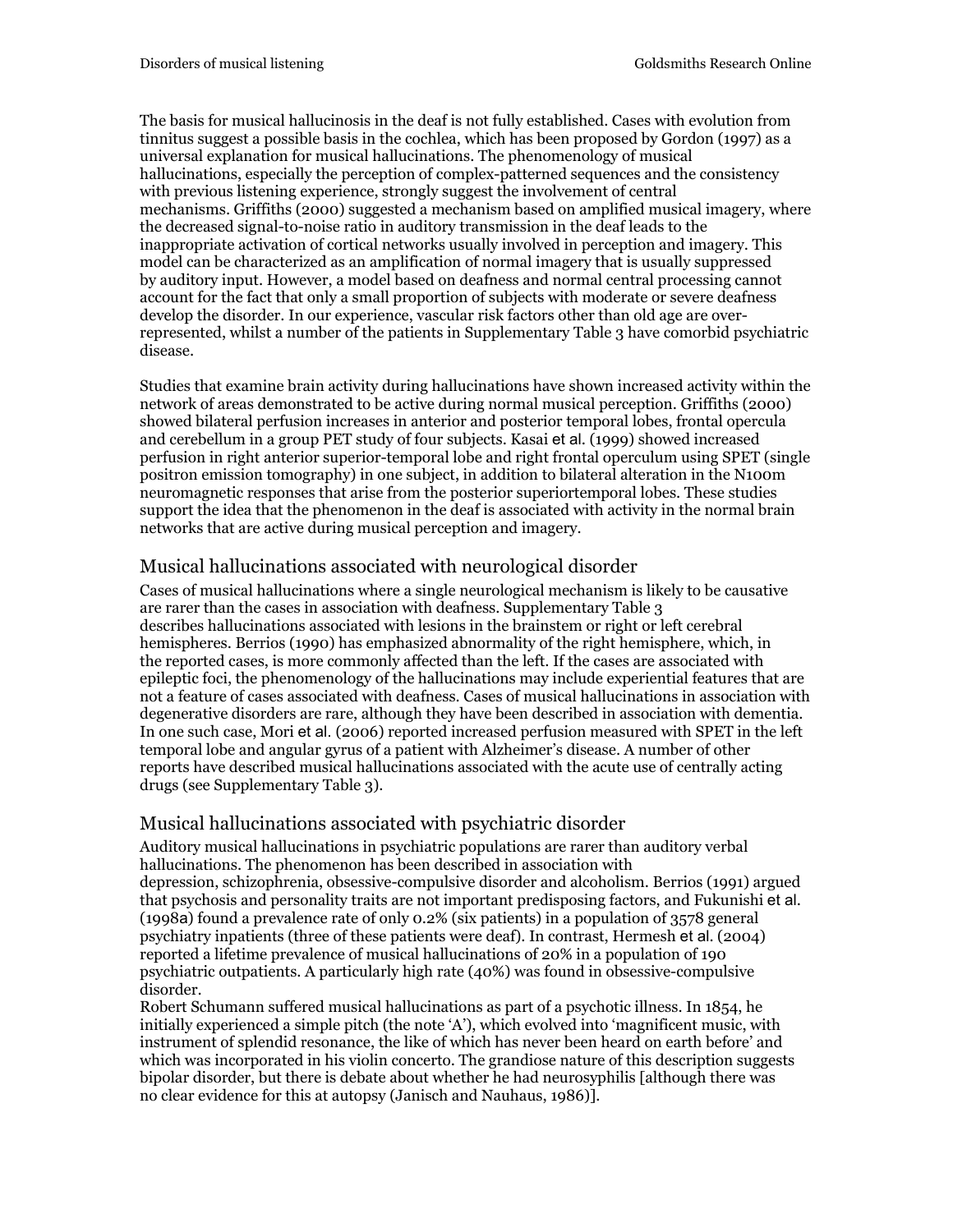# Conclusion

The aim of this review has been to produce a practical overview of disorders that might be seen in the clinic, rather than to impose a particular theoretical system. However the disorders described above can be understood in terms of the broad principles of normal musical listening that were developed at the start of the review. Normal musical listening involves the rule based analysis of patterns of sound in distributed cortical systems extending well beyond the auditory cortices. Many disorders of musical listening can be understood in terms of altered processing (either deficient or aberrant processing) within these cortical systems.

Considering the variety of pathological processes, lesion locations, assessment tools and premorbid abilities that interact in the disorders of musical listening, the degree of consensus already achieved between clinical and experimental literatures since Critchley and Henson produced their landmark work is remarkable. Nevertheless, many individual patients do not fit the preliminary consensus, and only systematic evaluation of further cases will determine where that consensus should be refined or overturned. This enterprise will be facilitated by the advent of readily available techniques for manipulating and presenting musical stimuli, and analytical methods with which to image the functioning brain and to delineate functional as well as anatomical connections between brain regions. Such techniques provide the opportunity to advance beyond brain mapping and the identification of processing 'centres' to more sophisticated and physiologically realistic models based on critical 'nodes' in distributed networks with selectivity (rather than exclusivity) for processing particular perceptual and cognitive components of music. The neuroscience of music will benefit from current trends in cognitive neuroscience as a whole: these include improved generic models of complex cognitive functions, a greater appreciation of the role of plasticity and learning in human cognition, and a broader emphasis on the cognitive, affective and social context of music perception alongside the traditional focus on the elementary building blocks of music. The emerging appreciation and understanding of developmental deficits of music perception is likely to become a key theme in the field, complementary to the analysis of acute deficits induced by acquired lesions in previously normal brains. Group studies of developmental amusia should be supplemented by more carefully controlled group studies of acquired musical deficits, by studies that focus specifically on special groups, such as trained musicians, and by prospective studies of phenomena, such as musical training that remain poorly understood.

The clinical neurologist will continue to have a central role in explaining the many remaining discrepancies, and in elucidating the critical roles played by particular brain regions within the distributed networks outlined by functional imaging and other techniques in the healthy brain. We look forward to the further insights that the next thirty years will surely bring.

# Supplementary data

Supplementary data are available at Brain Online.

### Acknowledgements

Our work is supported by the Wellcome Trust (L.S., J.D.W. and T.D.G.) and VW Foundation (K.v.K.). J.D.W. received support from an EC grant to the APOPIS Consortium.

### References

Agrawal AK, Sherman LK. Voriconazole-induced musical hallucinations. Infection 2004; 32: 293–5.

Aizenberg D, Schwartz B, Modai I. Musical hallucinations, acquired deafness, and depression. J Nerv Ment Dis 1986; 174: 309–11.

Aizenberg D, Dorfman-Etrog P, Zemishlany Z, Hermesh H. Musical hallucinations and hearing deficit in a young non-psychotic female. Psychopathology 1991; 24: 45–8.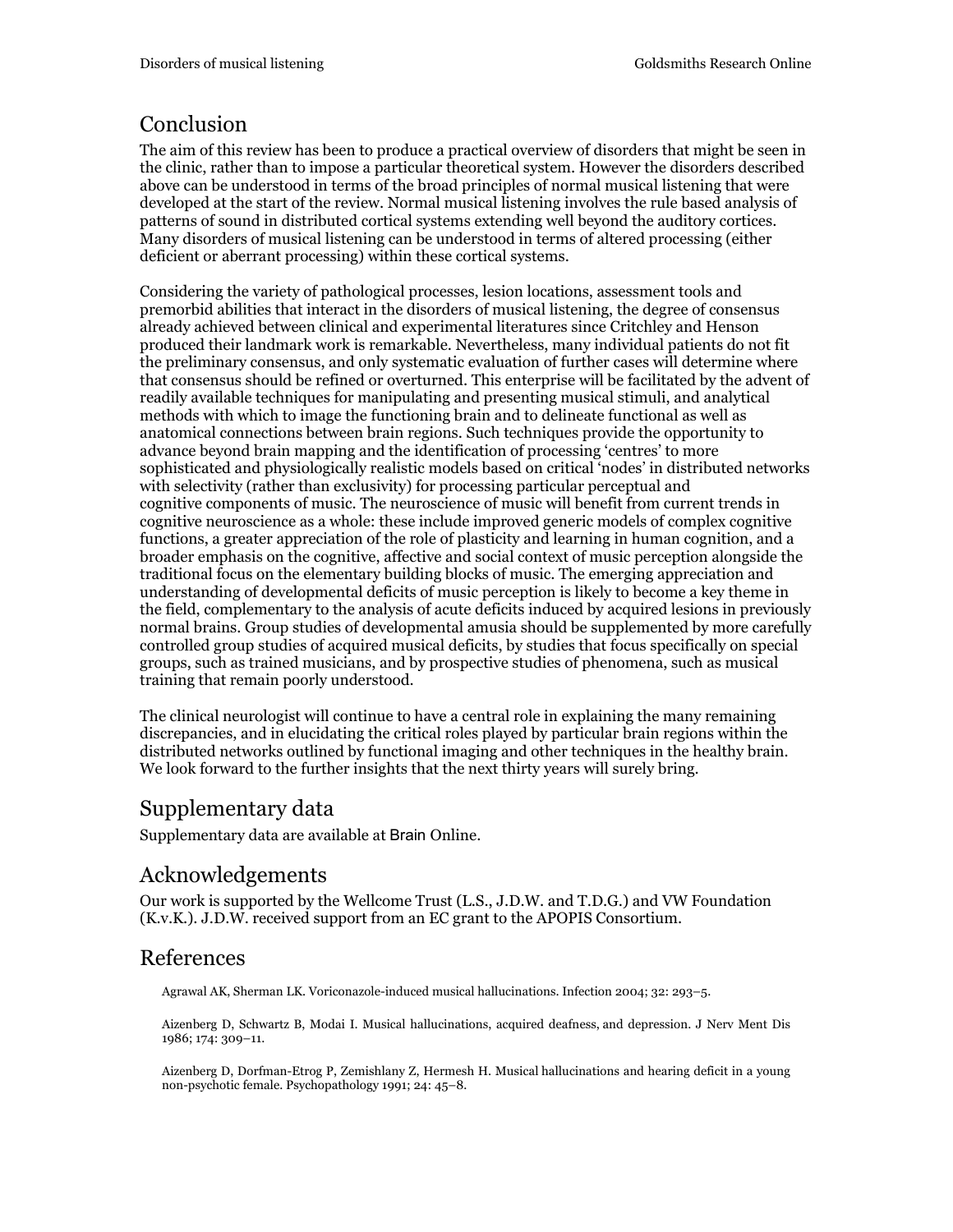Ali JA. Musical hallucinations and deafness: a case report and review of the literature. Neuropsychiatry Neuropsychol Behav Neurol 2002; 15: 66–70.

Allen JR. Salicylate-induced musical perceptions. N Engl J Med 1985; 313: 642–3.

Amunts K, Schlaug G, Jancke L, Steinmetz H, Schleicher A, Dabringhaus A, et al. Motor cortex and hand motor skills: structural compliance in the human brain. Hum Brain Mapp 1997; 5: 206–15.

Ashburner J, Friston KJ. Voxel-based morphometry—the methods. Neuroimage 2000; 11: 805–21.

Ayotte J, Peretz I, Rousseau I, Bard C, Bojanowski M. Patterns of music agnosia associated with middle cerebral artery infarcts. Brain 2000; 123: 1926–38.

Ayotte J, Peretz I, Hyde K. Congenital amusia. A group study of adults afflicted with a music-specific disorder. Brain 2002; 125: 238–51.

Baba A, Hamada H, Kocha H. Musical hallucinations in schizophrenia. 2. Relations with verbal hallucinations. Psychopathology 2003; 36: 104–10.

Belin P, Zatorre RJ, Lafaille P, Ahad P, Pike B. Voice-selective areas in human auditory cortex. Nature 2000; 403: 309–12.

Bendor D, Wang X. The neuronal representation of pitch in primate auditory cortex. Nature. 2005; 436: 1161–5.

Bengtsson SL, Nagy Z, Skare S, Forsman L, Forssberg H, Ullen F. Extensive piano practicing has regionally specific effects on white matter development. Nat Neurosci 2005; 8: 1148–50.

Bentley A. Measures of musical abilities. London: NEFR-Nelson; 1985. Berrios GE. Musical hallucinations. A historical and clinical study. Br J Psychiatry 1990; 156: 188–94.

Berrios GE. Musical hallucinations: a statistical analysis of 46 cases. Psychopathology 1991; 24: 356–60.

Bever TG, Chiarello RJ. Cerebral dominance in musicians and nonmusicians. Science 1974; 185: 537–9.

Blood AJ, Zatorre R. Intensely pleasurable responses to music correlate with activity in brain regions implicated in reward and emotion. Proc Natl Acad Sci USA 2001; 98: 11818–23.

Blood AJ, Zatorre RJ, Bermudez P, Evans AC. Emotional responses to pleasant and unpleasant music correlate with activity in paralimbic brain regions. Nat Neurosci 1999; 2: 382–7.

Bregman AS. Auditory scene analysis. Cambridge, MA: MIT Press; 1990. Brown S, Martinez MJ, Parsons LM. Passive music listening spontaneously engages limbic and paralimbic systems. Neuroreport 2004; 15: 2033–7.

Brust JC. Music and language: musical alexia and agraphia. Brain 1980; 103: 367–92.

Caclin A, McAdams S, Smith BK, Winsberg S. Acoustic correlates of timbre space dimensions: a confirmatory study using synthetic tones. J Acoust Soc Am 2005; 118: 471–82.

Cascino GD, Adams RD. Brainstem auditory hallucinosis. Neurology 1986; 36: 1042–7.

Cerrato P, Imperiale D, Giraudo M, Baima C, Grasso M, Lopiano L, et al. Complex musical hallucinosis in a professional musician with a left subcortical haemorrhage. J Neurol Neurosurg Psychiatry 2001; 71: 280–1.

Clark J. Case history of a patient with musical hallucinations and Parkinson's disease. Int J Geriatr Psychiatry 1998; 13: 886–7.

Cole MG, Dowson L, Dendukuri N, Belzile E. The prevalence and phenomenology of auditory hallucinations among elderly subjects attending an audiology clinic. Int J Geriatr Psychiatry 2002; 17: 444–52.

Confavreux C, Croisile B, Garassus P, Aimard G, Trillet M. Progressive amusia and aprosody. Arch Neurol 1992; 49: 971–6.

Couper J. Unilateral musical hallucinations and all that jazz. Aust NZ J Psychiatry 1994; 28: 516–9.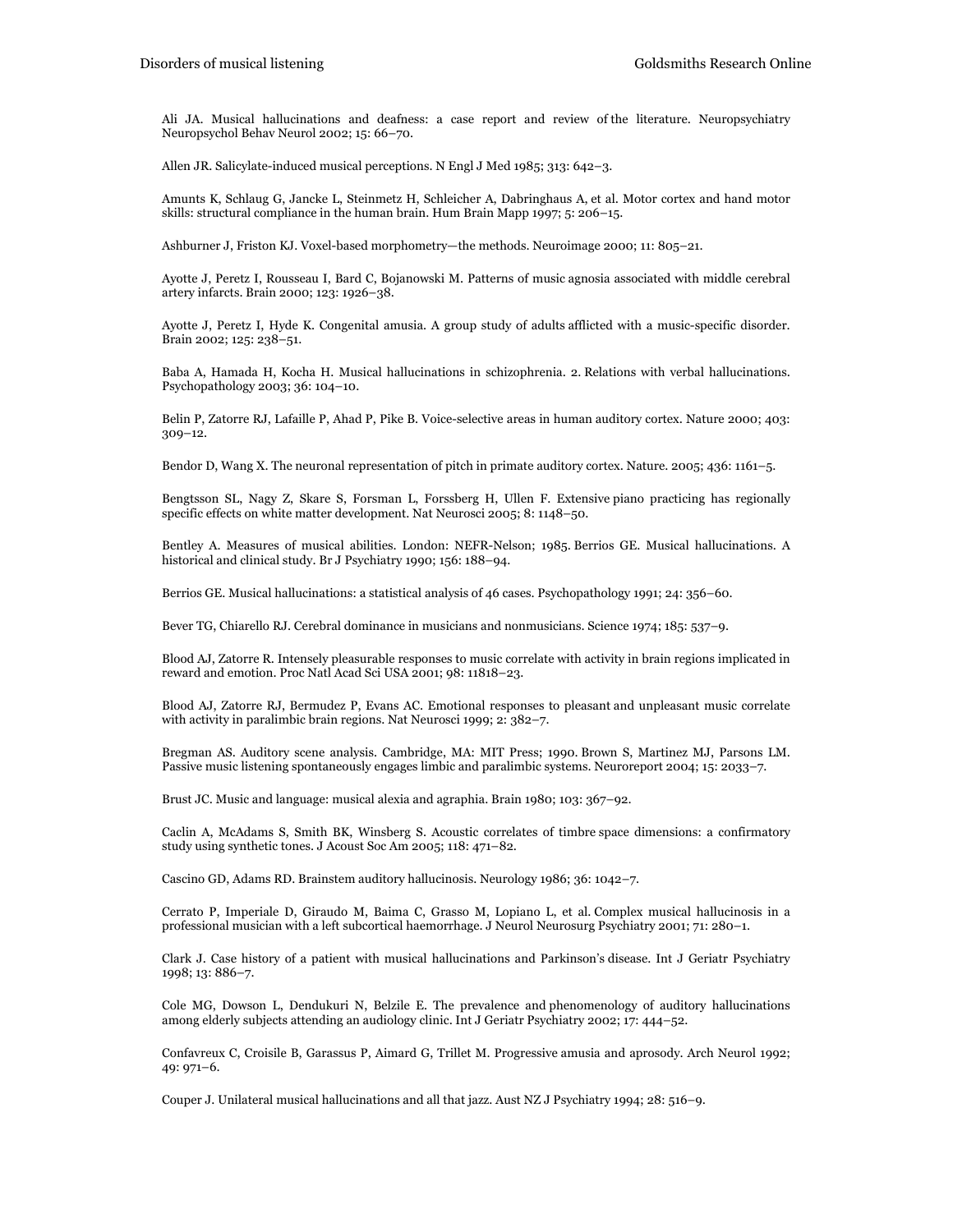Critchley M, Henson RA, editors. Music and the brain. Studies in the neurology of music. London: Heinemann; 1977.

Cuddy LL, Balkwill L-L, Peretz I, Holden RR. Musical difficulties: a study of 'tone deafness' among university students. Ann NY Acad Sci 2005; 1060: 311–24.

Curtin F, Redmund C. Musical hallucinations during a treatment with benzodiazepine. Can J Psychiatry 2002; 47: 789–90.

Di Pietro M, Laganaro M, Leemann B, Schnider A. Receptive amusia: temporal auditory processing deficit in a professional musician following a left temporo-parietal lesion. Neuropsychologia 2004; 42: 868–77.

Douen AG, Bourque PR. Musical auditory hallucinosis from Listeria rhombencephalitis. Can J Neurol Sci 1997; 24: 70–2.

Dowling WJ, Harwood DL. Music and cognition. London: Academic Press; 1985.

Drayna D, Manichaikul A, de Lange M, Snieder H, Spector T. Genetic correlates of musical pitch recognition in humans. Science 2001; 291: 1969–72.

Erkwoh R, Ebel H, Kachel F, Reiche W, Ringelstein EB, Bull U, et al. 18FDGPET and electroencephalographic findings in a patient suffering from musical hallucinations. Nuklear Medizin 1993; 32: 159–63.

Eustache F, Lechevalier B, Viader F, Lambert J. Identification and discrimination disorders in auditory perception: a report on two cases. Neuropsychologia 1990; 28: 257–70.

Evers S, Ellger T, Ringelstein EB, Knecht S. Is hemispheric language dominance relevant in musical hallucinations? Two case reports. Eur Arch Psychiatry Clin Neurosci 2002; 252: 299–302.

Fenelon G, Marie S, Ferroir JP, Guillard A. Musical hallucinations: 7 cases. Rev Neurol (Paris) 1993; 149: 462–7.

Fenton GW, McRae DA. Musical hallucinations in a deaf elderly woman. Br J Psychiatry 1989; 155: 401–3.

Fernandez A, Crowther TR, Vieweg WV. Musical hallucinations induced by propranolol. J Nerv Ment Dis 1998; 186: 192–4.

Fischer CE, Marchie A, Norris M. Musical and auditory hallucinations: a spectrum. Psychiatry Clin Neurosci 2004; 58: 96–8.

Fisman M. Musical hallucinations: report of two unusual cases. Can J Psychiatry 1991; 36: 609–11.

Foxton JM, Dean JL, Gee R, Peretz I, Griffiths TD. Characterization of deficits in pitch perception underlying 'tone deafness'. Brain 2004; 127: 801–10.

Foxton JM, Nandy RK, Griffiths TD. Rhythm deficits in 'tone deafness'. Brain Cogn , 2006; Epub May 7, 2006.

Fries W, Swihart AA. Disturbance of rhythm sense following right hemisphere damage. Neuropsychologia 1990; 28: 1317–23.

Friston KJ, Harrison L, Penny W. Dynamic causal modelling. Neuroimage 2003; 19: 1273–1302.

Fujii T, Fukatsu R, Watabe S, Ohnuma A, Teramura K, Kimura I, et al. Auditory sound agnosia without aphasia following a right temporal lobe lesion. Cortex 1990; 26: 263–8.

Fukunishi I, Horikawa N, Onai H. Prevalence rate of musical hallucinations in a general hospital setting. Psychosomatics 1998a; 39: 175.

Fukunishi I, Kitaoka T, Shirai T, Watanabe S. Musical hallucinations after childbirth in a female patient on hemodialysis. Nephron 1998b; 79: 105.

Fukunishi I, Kita Y, Harihara Y, Kubota K, Takayama T, Kawarasaki H, et al. Musical hallucinations after livingdonor liver transplantation. Psychosomatics 1999; 40: 530–1.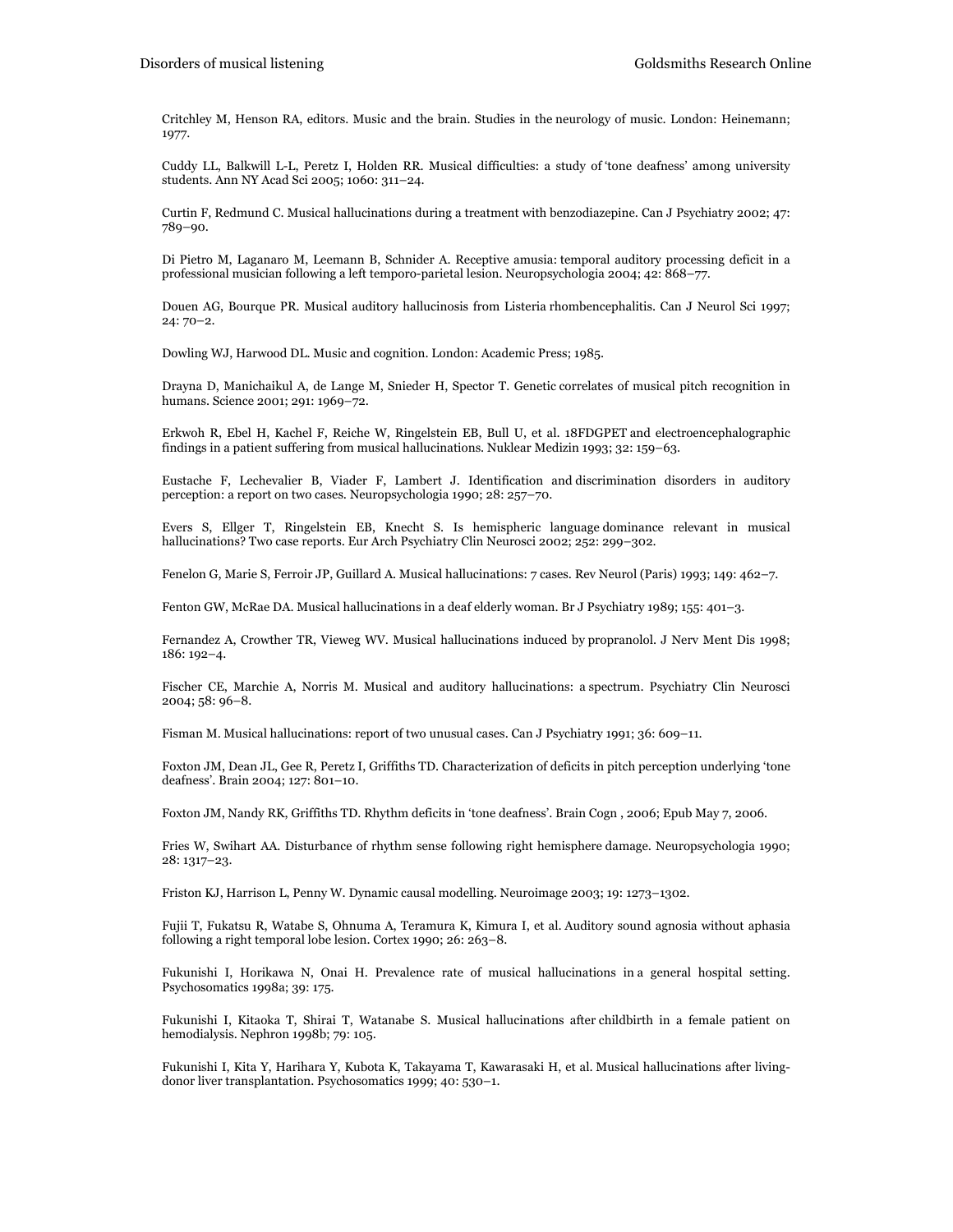Gaab N, Gaser C, Schlaug G. Improvement-related functional plasticity following pitch memory training. Neuroimage 2006; 31: 255–63 . Gaser C, Schlaug G. Brain structures differ between musicians and nonmusicians. J Neurosci 2003; 23: 9240–5.

Gertz HJ, Gohringer K, Schimmelpfennig C. Successful carbamazepine therapy of 2 cases of music hallucinations. Nervenarzt 1996; 67: 387–9.

Gilbert GJ. Pentoxifylline-induced musical hallucinations. Neurology 1993; 43: 1621–2.

Gilchrist PN, Kalucy RS. Musical hallucinations in the elderly: a variation on the theme. Aust NZ J Psychiatry 1983; 17: 286–7.

Gordon AG. Do musical hallucinations always arise from the inner ear? Med Hypotheses 1997; 49: 111–22.

Gordon E. Musical aptitude profile. Boston: Houghton-Mifflin; 1965. Gosselin N, Peretz I, Noulhiane M, Hasboun D, Beckett C, Baulac M, et al. Impaired recognition of scary music following unilateral temporal lobe excision. Brain 2005; 128: 628–40.

Griffiths TD. Musical hallucinosis in acquired deafness. Phenomenology and brain substrate. Brain 2000; 123: 2065–76.

Griffiths TD, Warren JD. The planum temporale as a computational hub. Trends Neurosci 2002; 25: 348–53.

Griffiths TD, Rees A, Witton C, Cross PM, Shakir RA, Green GG. Spatial and temporal auditory processing deficits following right hemisphere infarction. A psychophysical study. Brain 1997; 120: 785–94.

Griffiths TD, Buchel C, Frackowiak RSJ, Patterson RD. Analysis of temporal structure in sound by the human brain. Nat Neurosci 1998; 1: 422–7.

Griffiths TD, Johnsrude I, Dean JL, Green GG. A common neural substrate for the analysis of pitch and duration pattern in segmented sound? Neuroreport 1999; 10: 3825–30.

Griffiths TD, Uppenkamp S, Johnsrude I, Josephs O, Patterson RD. Encoding of the temporal regularity of sound in the human brainstem. Nat Neurosci 2001; 4: 633–7.

Griffiths TD, Warren JD, Dean JL, Howard D. 'When the feeling's gone': a selective loss of musical emotion. J Neurol Neurosurg Psychiatry 2004; 75: 344–5.

Griffiths TD, Warren JD, Jennings AR. Dystimbria: a distinct musical syndome? In: Proceedings of the Ninth International Conference for Musical Perception and Cognition, Bologna, Italy, 2006.

Grison B. Une etude sur les alterations musicales au cours des lesions hemispheriques. [Thesis]. Paris: University of Paris; 1972. Grossman M, Shapiro BE, Gardner H. Dissociable musical processing strategies after localized brain damage. Neuropsychologia 1981; 19: 425–33.

Guevara E. The motorcycle diaries: notes on a Latin American journey. New York: Ocean Press; 2003.

Gutschalk A, Patterson RD, Rupp A, Uppenkamp S, Scherg M. Sustained magnetic fields reveal separate sites for sound level and temporal regularity in human auditory cortex. Neuroimage 2002; 15: 207–16.

Habib M, Daquin G, Milandre L, Royere ML, Rey M, Lanteri A, et al. Mutism and auditory agnosia due to bilateral insular damage - role of the insula in human communication. Neuropsychologia 1995; 33: 327–39.

Hammeke TA, McQuillen MP, Cohen BA. Musical hallucinations associated with acquired deafness. J Neurol Neurosurg Psychiatry 1983; 46: 570–2.

Harms MP, Melcher JR, Weisskoff R. Time courses of fMRI signals in the inferior colliculus, medial geniculate body, and auditory cortex show different dependencies on noise burst rate. Neuroimage 1998; 7: S365.

Harrington DL, Lee RR, Boyd LA, Rapcsak SZ, Knight RT. Does the representation of time depend on the cerebellum? Brain 2004; 127: 561–74.

Hattiangadi N, Pillion JP, Slomine B, Christensen J, Trovato MK, Speedie LJ. Characteristics of auditory agnosia in a child with severe traumatic brain injury: a case report. Brain Lang 2005; 92: 12–25.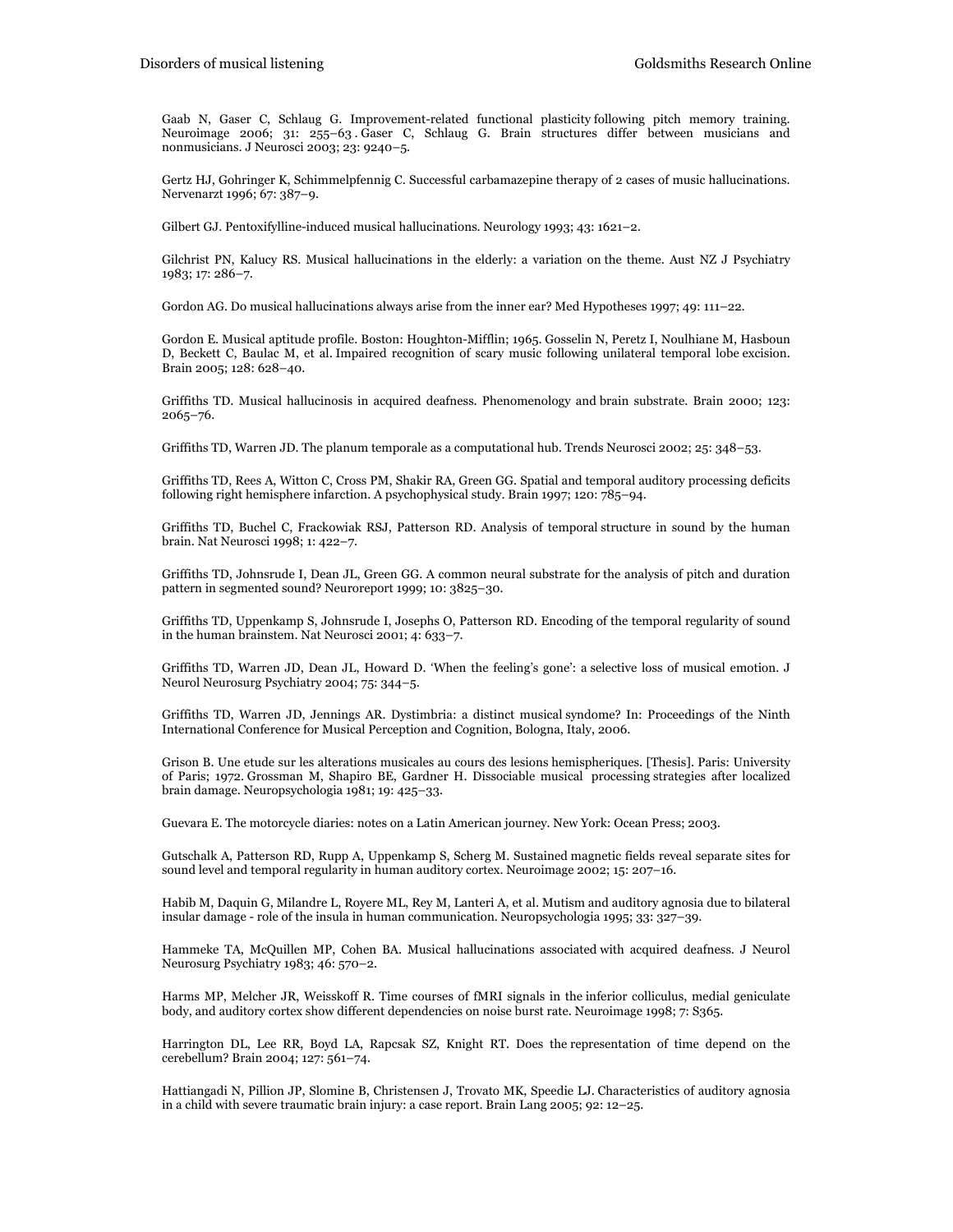Hecaen H, Ropert R. Ann Med Psychol (Paris) 1959; 117: 257–306. Hermesh H, Konas S, Shiloh R, Dar R, Marom S, Weizman A, et al. Musical hallucinations: prevalence in psychotic and nonpsychotic outpatients. J Clin Psychiatry 2004; 65: 191–7. Hofman S, Klein C, Arlazoroff A. Common hemisphericity of language and music in a musician. A case report. J Commun Disord 1993; 26: 73–82. Huber W, Weniger D, Poeck K, Willmes K. The Aachen aphasia test. Adv Neurol 1984; 42: 291–303.

Hutchinson S, Lee LH, Gaab N, Schlaug G. Cerebellar volume of musicians. Cereb Cortex 2003; 13: 943–9.

Hyde KL, Peretz I. 'Out-of-pitch' but still 'in-time'. An auditory psychophysical study in congenital amusic adults. Ann NY Acad Sci 2003; 999: 173–6.

Hyde KL, Zatorre RJ, Griffiths TD, Lerch JP, Peretz I. The brain morphometry of congenital amusic individuals. Brain 2006. In press.

Inzelberg R, Vishnievskaya S, Korczyn AD. Transient musical hallucinosis. J Neurol Neurosurg Psychiatry 1993; 56: 833.

Izumi Y, Terao T, Ishino Y, Nakamura J. Differences in regional cerebral blood flow during musical and verbal hallucinations. Psychiatry Res 2002; 116: 119–23.

Janata P, Birk JL, Van Horn JD, Leman M, Tillmann B, Bharucha JJ. The cortical topography of tonal structures underlying Western music. Science 2002; 298: 2167–70.

Janisch W, Nauhaus G. Autopsy report of the corpse of the composer Robert Schumann - publication and interpretation of a rediscovered document. Zentralbl Allg Pathol 1986; 132: 129–36.

Johannes S, Jobges ME, Dengler R, Munte TF. Cortical auditory disorders: a case of non-verbal disturbances assessed with event-related brain potentials. Behav Neurol 1998; 11: 55–73.

Johkura K, Matsumoto S, Hasegawa O, Kuroiwa Y. Defective auditory recognition after small hemorrhage in the inferior colliculi. J Neurol Sci 1998; 161: 91–6.

Johnsrude IS, Penhune VB, Zatorre RJ. Functional specificity in right human auditory cortex for perceiving pitch direction. Brain 2000; 123: 155–63.

Kalmus H, Fry DB. On tune deafness (dysmelodia): frequency, development, genetics and musical background. Ann Hum Genet 1980; 43: 369–82.

Kasai K, Asada T, Yumoto M, Takeya J, Matsuda H. Evidence for functional abnormality in the right auditory cortex during musical hallucinations. Lancet 1999; 354: 1703–4.

Keshavan MS, Kahn EM, Brar JS. Musical hallucinations following removal of a right frontal meningioma. J Neurol Neurosurg Psychiatry 1988; 51: 1235–6.

Kester DB, Saykin AJ, Sperling MR, O'Connor MJ, Robinson LJ, Gur RC. Acute effect of anterior temporal lobectomy on musical processing. Neuropsychologia 1991; 29: 703–8.

Koelsch S, Siebel WA. Towards a neural basis of music perception. Trends Cogn Sci 2005; 9: 578–84.

Koelsch S, Fritz T, V Cramon DY, Muller K, Friederici AD. Investigating emotion with music: an fMRI study. Hum Brain Mapp 2006; 27: 239–50.

Kohlmetz C, Muller SV, Nager W, Munte TF, Altenmuller E. Selective loss of timbre perception for keyboard and percussion instruments following a right temporal lesion. Neurocase 2003; 9: 86–93.

Lechevalier B, Rossa Y, Eustache F, Schupp C, Boner L, Bazin C. Un cas de surdit, corticale, pargnant en partie la musique. Rev Neurol 1984; 140: 190–201.

Lennox G. Auditory hallucinations due to ear disease. Br J Psychiatry 1988; 153: 713–4.

Levin HS, Rose JE. Alexia without agraphia in a musician after transcallosal removal of a left intraventricular meningioma. Neurosurgery 1979; 4: 168–174.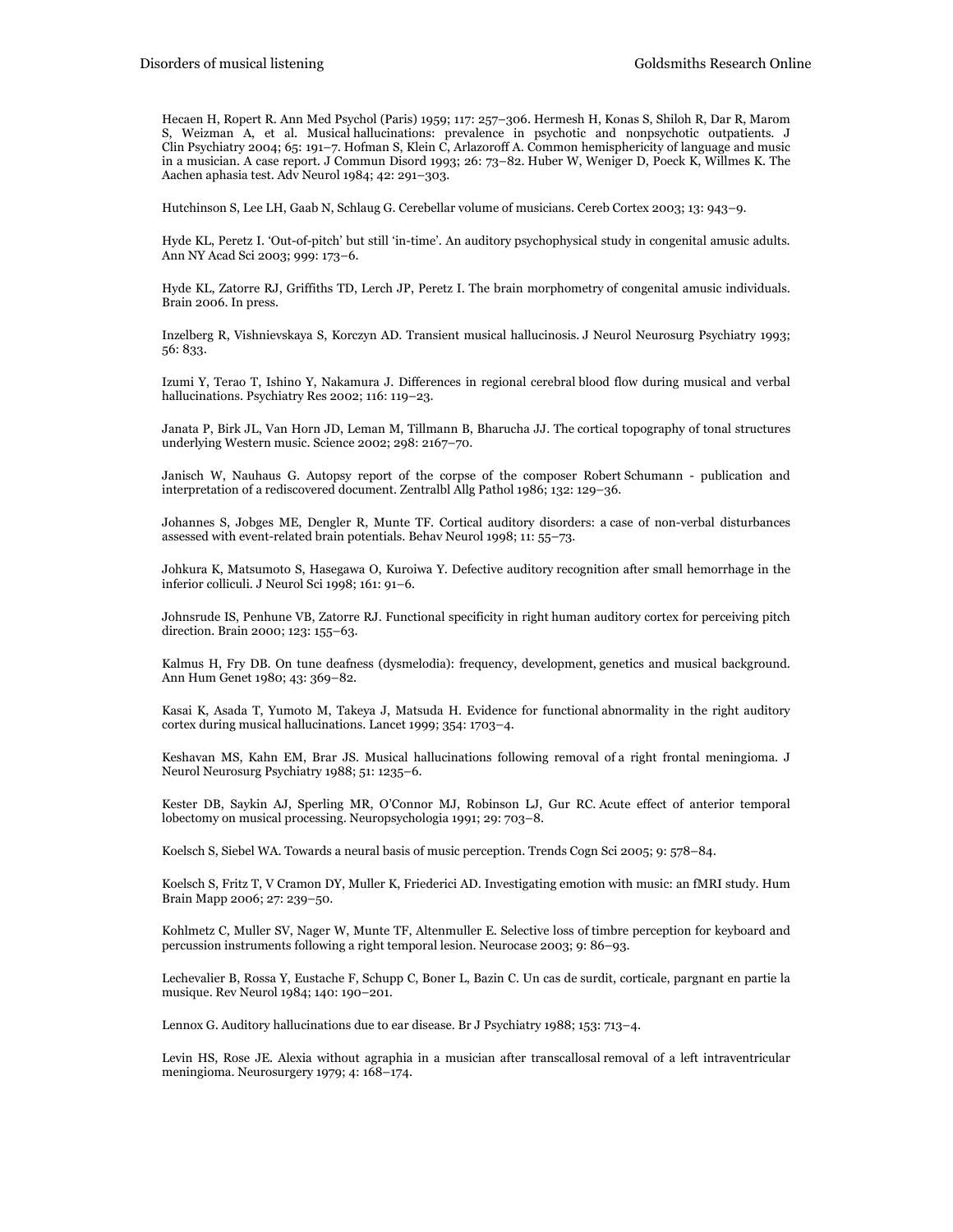Levitin DJ, Menon V. Musical structure is processed in 'language' areas of the brain: a possible role for Brodmann area 47 in temporal coherence. Neuroimage 2003; 20: 2142–52.

Liberman AM, Mattingly IG. The motor theory of speech perception revised. Cognition 1985; 21: 1–36.

Liegeois-Chauvel C, Peretz I, Babai M, Laguittin V, Chauvel P. Contribution of different cortical areas in the temporal lobes to music processing. Brain 1998; 121: 1853–67.

Lissauer H. Ein Fall von Seelenblindheit nebst einem Beitrage zur Theorie derselben. Arch Psychiatr Nervenkr 1890; 21: 222–70.

Logothetis NK, Pauls J, Augath M, Triniath T, Oeltermann A. Neurophysiological investigation of the basis of the fMRI signal. Nature 2001; 412: 150–7.

Luders E, Gaser C, Jancke L, Schlaug G. A voxel-based approach to gray matter asymmetries. Neuroimage 2004; 22: 656–64.

Mangels AR, Ivry RB, Shimizu N. Dissociable contributions of the prefrontal and neocerebellar cortex to time perception. Brain Res Cogn Brain Res 1998; 7: 15–39.

Mathiak K, Hertrich I, Grodd W, Ackermann H. Discrimination of temporal information at the cerebellum: functional magnetic resonance imaging of nonverbal auditory memory. Neuroimage 2004; 21: 154–62.

Mavlov L. Amusia due to rhythm agnosia in a musician with left hemisphere damage: a non-auditory supramodal defect. Cortex 1980; 16: 331–8.

Mazzoni M, Moretti P, Pardossi L, Vista M, Muratorio A, Puglioli M. A case of music imperception. J Neurol Neurosurg Psychiatry 1993; 56: 322.

Mazzucchi A, Marchini C, Budai R, Parma M. A case of receptive amusia with prominent timbre perception defect. J Neurol Neurosurg Psychiatry 1982; 45: 644–7.

McAdams S, Cunible JC. Perception of timbral analogies. Philos Trans R Soc Lond B Biol Sci 1992; 336: 383–9.

McDermott J, Hauser M. The origins of music: innateness, development, and evolution. Music Percept 2005; 23: 29–59.

Mendez MF, Geehan GR. Cortical auditory disorders:clinical and psychoacoustic features. J Neurol Neurosurg Psychiatry 1988; 51: 1–9.

Menon V, Levitin DJ, Smith BK, Lembke A, Krasnow BD, Glazer D, et al. Neural correlates of timbre change in harmonic sounds. Neuroimage 2002; 17: 1742–54.

Miller TC, Crosby TW. Musical hallucinations in a deaf elderly patient. Ann Neurol 1979; 5: 301–2.

Milner B. Laterality effects in audition. In: Mountcastle VB, editor. Interhemispheric relations and cerebral dominance. Baltimore: Johns Hopkins University Press; 1962. p. 177–95.

Monrad-Krohn GH. Dysprosody or altered 'melody of language'. Brain 1947; 70: 405–15.

Moore TA. Musical hallucinations induced by oxycodone. Am J Geriatr Psychiatry 2003; 11: 470.

Mori T, Ikeda M, Fukuhara R, Sugawara Y, Nakata S, Matsumoto N, et al. Regional cerebral blood flow change in a case of Alzheimer's disease with musical hallucinations. Eur Arch Psychiatry Clin Neurosci 2006; 256: 236-9.

Murata S, Naritomi H, Sawada T. Musical auditory hallucinations caused by a brainstem lesion. Neurology 1994; 44: 156–8.

Nagaratnam N, Virk S, Brdarevic O. Musical hallucinations associated with recurrence of a right occipital meningioma. Br J Clin Pract 1996; 50: 56–7.

Nevins MA. Musical hallucinations and triazolam use. N J Med 1991; 88: 907–8.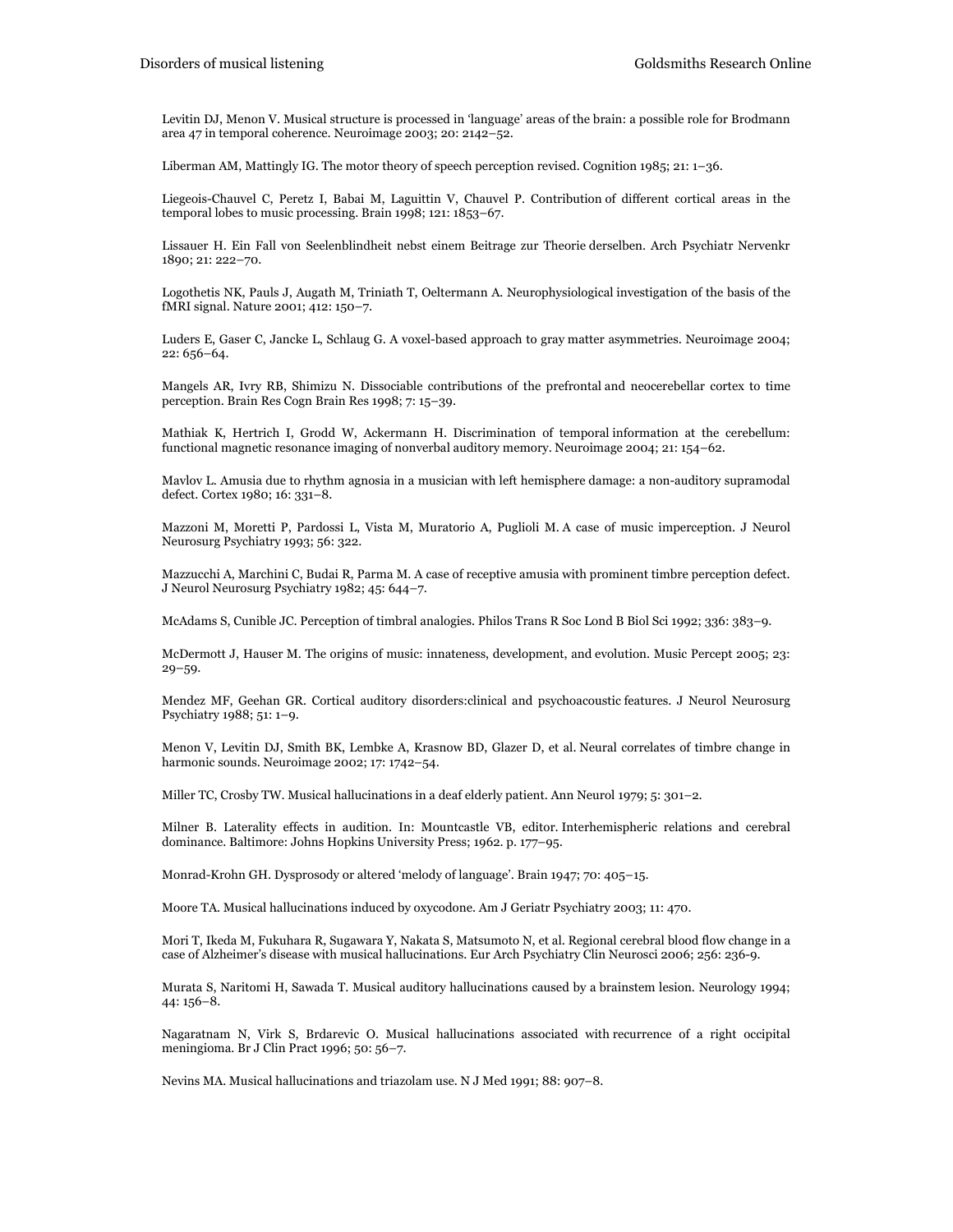Paquier P, van Vugt P, Bal P, Cras P, Parizel PM, van Haesendonck J, et al. Transient musical hallucinosis of central origin:a review and clinical study. J Neurol Neurosurg Psychiatry 1992; 55: 1069–73.

Patel AD, Balaban E. Temporal patterns of human cortical activity reflect tone sequence structure. Nature 2000; 404: 80–84. Patel AD, Peretz I, Tramo M, Labreque R. Processing prosodic and musical patterns: a neuropsychological investigation. Brain Lang 1998; 61: 123–44. Patel AD, Foxton JM, Griffiths TD. Musically tone-deaf individuals have difficulty discriminating intonation contours extracted from speech. Brain Cogn 2005; 59: 310–3.

Patel HC, Keshavan MS, Martin S. A case of Charles Bonnet syndrome with musical hallucinations. Can J Psychiatry 1987; 32: 303–4.

Patterson RD, Uppenkamp S, Johnsrude IS, Griffiths TD. The processing of temporal pitch and melody information in auditory cortex. Neuron 2002; 36: 767–76.

Penagos H, Melcher JR, Oxenham AJ. A neural representation of pitch salience in nonprimary human auditory cortex revealed with functional magnetic resonance imaging. J Neurosci 2004; 24: 6810–15.

Penhune VB, Zatorre RJ, Evans AC. Cerebellar contributions to motor timing: a PET study of auditory and visual rhythm reproduction. J Cogn Neurosci 1998; 10: 752–65.

Peretz I. Processing of local and global musical information by unilateral brain-damaged patients. Brain 1990; 113: 1185–205.

Peretz I. Can we lose memory for music? A case of music agnosia in a nonmusician J Cogn Neurosci 1996; 8: 481– 96.

Peretz I, Kolinsky R. Boundaries of separability between melody and rhythm in music discrimination: a neuropsychological perspective. Q J Exp Psychol A 1993; 46: 301–25.

Peretz I, Gagnon L. Dissociation between recognition and emotion for melodies. Neurocase 1999; 5: 21–30. Peretz I, Coltheart M. Modularity of music processing. Nat Neurosci 2003; 6: 688–91.

Peretz I, Hyde KL. What is specific to music processing? Insights from congenital amusia. Trends Cogn Sci 2003; 7: 362–7.

Peretz I, Zatorre RJ. Brain organization for music processing. Annu Rev Psychol 2005; 56: 89–114.

Peretz I, Kolinsky R, Tramo M, Labrecque R, Hublet C, Demeurise G, et al. Functional dissociations following bilateral lesions of auditory cortex. Brain 1994; 117: 1283–1301.

Peretz I, Belleville S, Fontaine F. Dissociations entre musique et langage apres atteine cerebrale; un nouveau cas d'amusie sans aphasie. Can J Exp Psychol 1997; 51: 354–68.

Peretz I, Cagnon L, Bouchard B. Music and emotion: perceptual determinants, immediacy, and isolation after brain damage. Cognition 1998; 68: 111–41.

Peretz I, Blood AJ, Penhune V, Zatorre R. Cortical deafness to dissonance. Brain 2001; 124: 928–40.

Peretz I, Champod A-S, Hyde KL. Varieties of musical disorders. The Montreal battery of evaluation of amusia. Ann NY Acad Sci 2003; 999: 58.

Peretz I, Brattico E, Tervaniemi M. Abnormal electrical brain responses to pitch in congenital amusia. Ann Neurol 2005; 58: 478–82.

Phillips-Silver J, Trainor LJ. Feeling the beat: movement influences infant rhythm perception. Science 2005; 308: 1430.

Piccirilli M, Sciarma T, Luzzi S. Modularity of music: evidence from a case of pure amusia. J Neurol Neurosurg Psychiatry 2000; 69: 541–5.

Plack CJ, Oxenham AJ, Fay RR, Popper AN, editors. Pitch: neural coding and perception. New York: Springer Verlag; 2006 In press.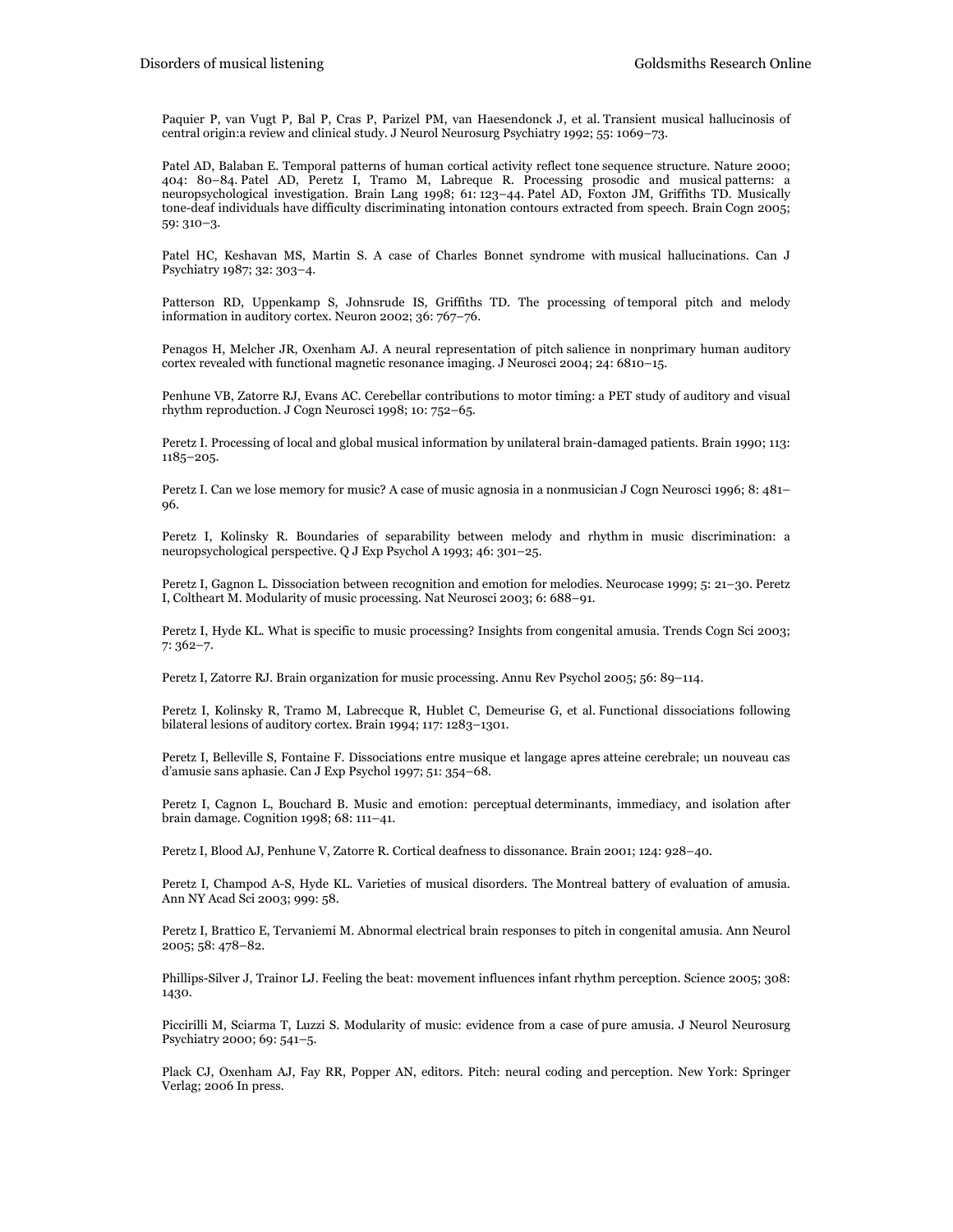Price C, Thierry G, Griffiths T. Speech-specific auditory processing: where is it? Trends Cogn Sci 2005; 9: 271–6.

Prior M, Kinsella G, Giese J. Assessment of musical processing in braindamaged patients: implications for laterality of music. J Clin Exp Neuropsychol 1990; 12: 301–12.

Rademacher J, Morosan P, Schormann T, Schleicher A, Werner C, Freund HJ, et al. Probabalistic mapping and volume measurement of human primary auditory cortex. Neuroimage 2001; 13: 669–83.

Raghuram R, Keshavan MD, Channabasavanna SM. Musical hallucinations in a deaf middle-aged patient. J Clin Psychiatry 1980; 41: 357.

Roberts DL, Tatini U, Zimmerman RS, Bortz JJ, Sirven JI. Musical hallucinations associated with seizures originating from an intracranial aneurysm. Mayo Clinic Proc 2001; 76: 423–6.

Robin DA, Tranel D, Damasio H. Auditory perception of temporal and spectral events in patients with focal left and right cerebral lesions. Brain Lang 1990; 39: 539–55.

Ross ED, Jossman PB, Bell B, Sabin T, Geschwind N. Musical hallucinations in deafness. JAMA 1975; 231: 620–2.

Rozanski J, Rosen H. Musical hallucinosis in otosclerosis. Confin Neurol 1952; 12: 49–54.

Saba PR, Keshavan MS. Musical hallucinations and musical imagery: prevalence and phenomenology in schizophrenic inpatients. Psychopathology 1997; 30: 185–90.

Sakai K, Hikosaka O, Miyauchi S, Takino R, Tamada T, Iwata NK, et al. Neural representation of a rhythm depends on its interval ratio. J Neurosci 1999; 19: 10074–81.

Samson S, Zatorre RJ. Melodic and harmonic discrimination following unilateral cerebral excision. Brain Cogn 1988; 7: 348–60.

Samson S, Zatorre RJ. Recognition memory for text and melody of songs after unilateral temporal lobe lesion: evidence for dual encoding. J Exp Psychol Learn Mem Cogn 1991; 17: 793–804.

Samson S, Zatorre RJ. Learning and retention of melodic and verbal information after unilateral temporal lobectomy. Neuropsychologia 1992; 30: 815–26.

Samson S, Zatorre RJ. Contribution of the right temporal lobe to musical timbre discrimination. Neuropsychologia 1994; 32: 231–40.

Samson S, Ehrle N, Baulac M. Cerebral substrates for musical temporal processes. Ann NY Acad Sci 2001; 930: 166–78.

Samson S, Zatorre RJ, Ramsay JO. Deficits of musical timbre perception after unilateral temporal lobe lesion revealed with multidimensional scaling. Brain 2002; 125: 511–23.

Satoh M, Takeda K, Murakami Y, Onouchi K, Inoue K, Kuzuhara S. A case of amusia caused by the infarction of anterior portion of bilateral temporal lobes. Cortex 2005; 41: 77–83.

Schielke E, Reuter U, Hoffmann O, Weber JR. Musical hallucinations with dorsal pontine lesions. Neurology 2000; 55: 454–5.

Schlaug G, Jancke L, Huang Y, Staiger JF, Steinmetz H. Increased corpus callosum size in musicians. Neuropsychologia 1995a; 33: 1047–55.

Schlaug G, Jancke L, Huang Y, Steinmetz H. In vivo evidence of structural brain asymmetry in musicians. Science 1995b; 267: 699–701.

Schneider P, Scherg M, Dosch HG, Specht HJ, Gutschalk A, Rupp A. Morphology of Heschl's gyrus reflects enhanced activation in the auditory cortex of musicians. Nat Neurosci 2002; 5: 688–94.

Schuppert M, Munte TF, Wieringa BM, Altenmuller E. Receptive amusia: evidence for cross-hemispheric neural networks underlying music processing strategies. Brain 2000; 123: 546–59.

Seashore CE. The psychology of musical talent. Boston: Silver, Burdett and Company; 1919.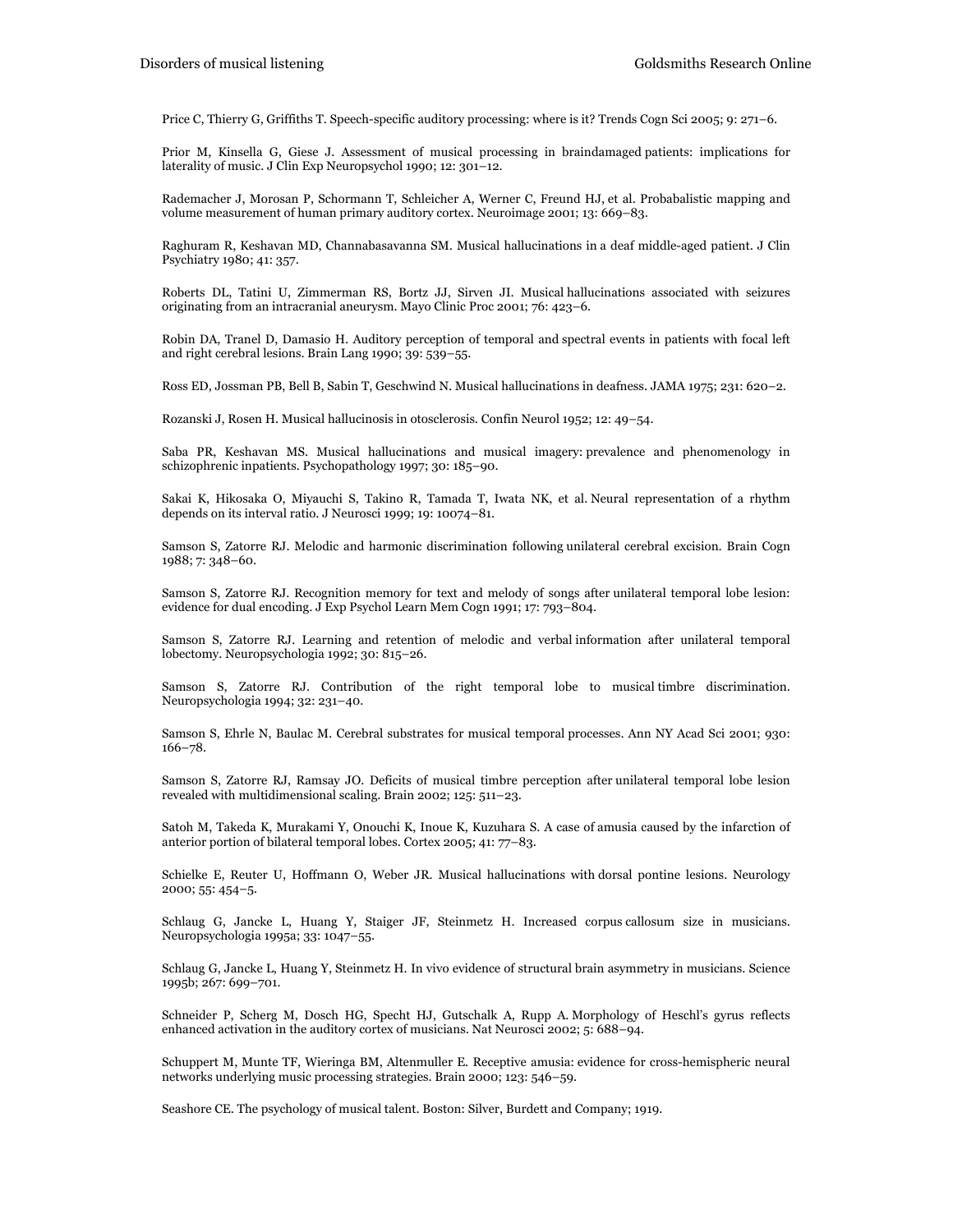Shankweiler D. Effects of temporal lobe damage on the perception of dichotically presented melodies. J Comp Physiol Psychol 1966; 62: 115–9.

Shapiro BE, Grossman M, Gardner H. Selective musical processing deficits in brain damaged populations. Neuropsychologia 1981; 19: 161–9.

Shiffter R, Straschill M. Aura continua musicalis - bericht uber einen Krankheitsfall mit sensorishem Status epilepticus. Nervenarzt 1977; 48: 321–5.

Sidtis JJ, Volpe BT. Selective loss of complex-pitch or speech discrimination after unilateral lesion. Brain Lang 1988; 34: 235–45.

Spreen O, Benton AL, Fincham RW. Auditory agnosia without aphasia. Arch Neurol 1965; 13: 84–92.

Steinberg R, Flesch M, Gunther W. Schizophrenic symptoms and the perception of sound. In: Nielzen S, Olsson O, editors. Clinical psychoacoustics - schizophrenia. Lund: Lund University Press; 1998.

Stewart L, Henson R, Kampe K, Walsh V, Turner R, Frith U. Brain changes after learning to read and play music. Neuroimage 2003; 20: 71–83.

Stricker RB, Winger EE. Musical hallucinations in patients with Lyme disease. South Med J 2003; 96: 711–5.

Tanaka Y, Yamadori A, Mori E. Pure word deafness following bilateral lesions. Brain 1987; 110: 381–403.

Tanriverdi N, Sayilgan MA, Ozcurumez G. Musical hallucinations associated with abruptly developed bilateral loss of hearing. Acta Psychiatr Scand 2001; 103: 153–5.

Terao T. Tricyclic-induced musical hallucinations and states of relative sensory deprivation. Biol Psychiatry 1995; 38: 192–3.

Terao T, Tani Y. Carbamazepine treatment in a case of musical hallucinations with temporal lobe abnormalities. Aust NZ J Psychiatry 1998; 32: 454–6.

Terao Y, Mizuno T, Shindoh M, Sakurai Y, Ugawa Y, Kobayashi S, et al. Vocal amusia in a professional tango singer due to a right superior-temporal cortex infarction. Neuropsychologia 2005; 44: 479–88.

Tramo MJ, Bharucha JJ. Musical priming by the right hemisphere postcallosotomy. Neuropsychologia 1991; 29: 313–25.

Tramo MJ, Bharucha JJ, Musiek FE. Music perception and cognition following bilateral lesions of auditory cortex. J Cogn Neurosci 1990; 2: 195–212.

Tramo MJ, Shah GD, Braida LD. Functional role of auditory cortex in frequency processing and pitch perception. J Neurophysiol 2002; 87: 122–39.

Ustvedt HI. Ueber die Untersuchung der musikalischen Funktionen bei Patienten mit Gehirnleiden besonders bei Patienten mit Aphasie. Acta Med Scand 1937; 86: 1–186.

Vallada HP, Gentil V. Musical hallucinations triggered by clomipramine? Br J Psychiatry 1991; 159: 888–9.

Warner N, Aziz V. Hymns and arias: musical hallucinations in older people in Wales. Int J Geriatr Psychiatry 2005; 20: 658–60.

Warren JD, Jennings AR, Griffiths TD. Analysis of the spectral envelope of sounds by the human brain. Neuroimage 2005; 24: 1052–7.

Warren JD, Schott G. Musical hallucinations in a musician. J Neurol 2006. In press. Warrier CM, Zatorre RJ. Right temporal cortex is critical for utilization of melodic contextual cues in a pitch constancy task. Brain 2004; 127: 1616–25. Wertheim N, Botez MI. Receptive amusia: a clinical analysis. Brain 1961; 84: 19–30. Wilson SJ, Pressing JL, Wales RJ. Modelling rhythmic function in a musician post-stroke. Neuropsychologia 2002; 40: 1494–505.

Wood CC. Generators of event-related potentials. In: Halliday VB, Butler SR, Paul R, editors. A textbook of clinical neurophysiology. New Yoek: Wiley: 1987. p. 535–67.